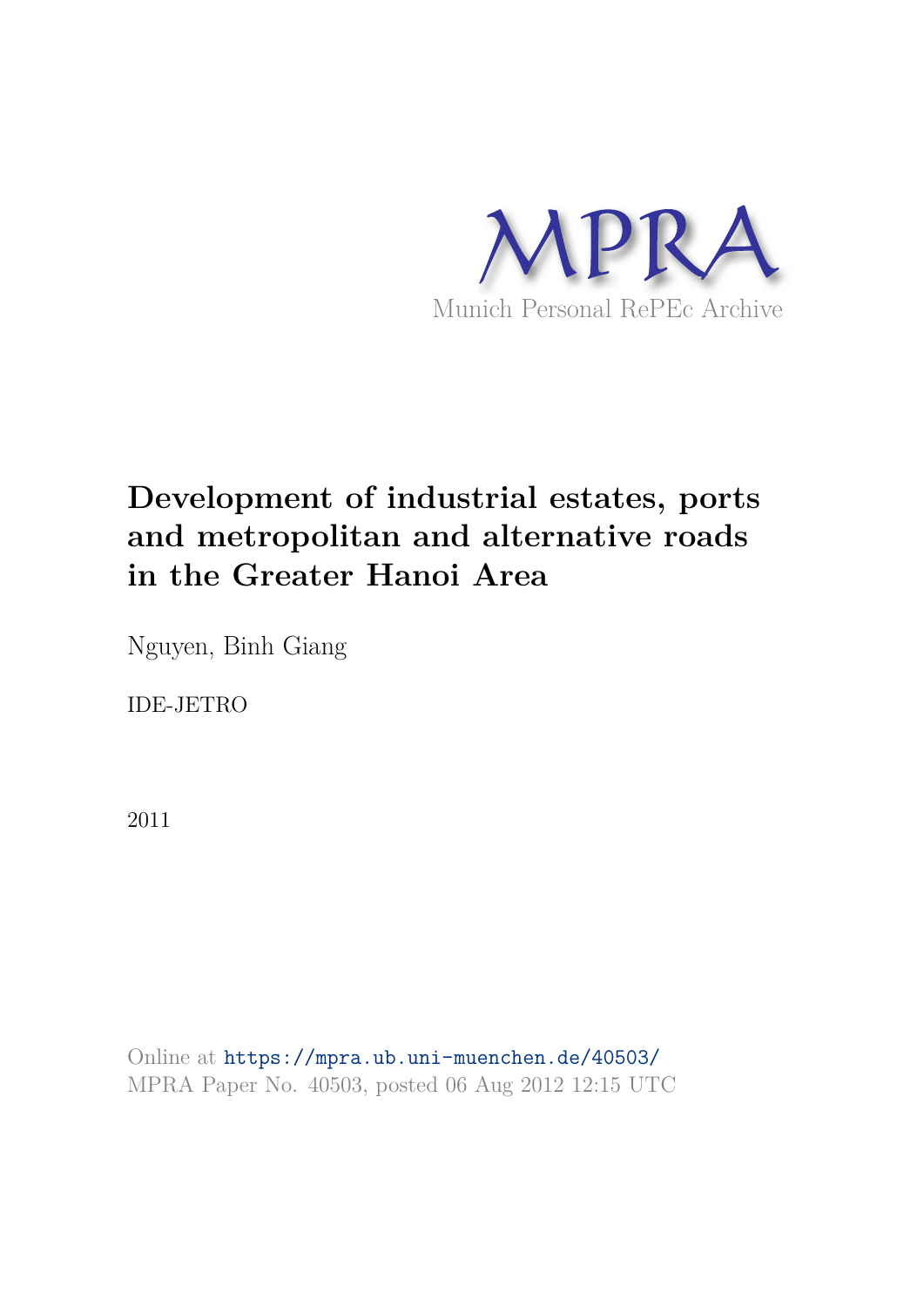# CHAPTER 6

# **Development of Industrial Estates, Ports, and Metropolitan and Alternative Roads in the Greater Hanoi Area**

Nguyen Binh Giang

#### **This chapter should be cited as:**

NGUYEN Binh Giang , 2011. "Development of Industrial Estates, Ports and Metropolitan and Alternative Roads in the Greater Hanoi Area." In *Intra- and Inter-City Connectivity in the Mekong Region*, edited by Masami Ishida, BRC Research Report No.6, Bangkok Research Center, IDE-JETRO, Bangkok, Thailand.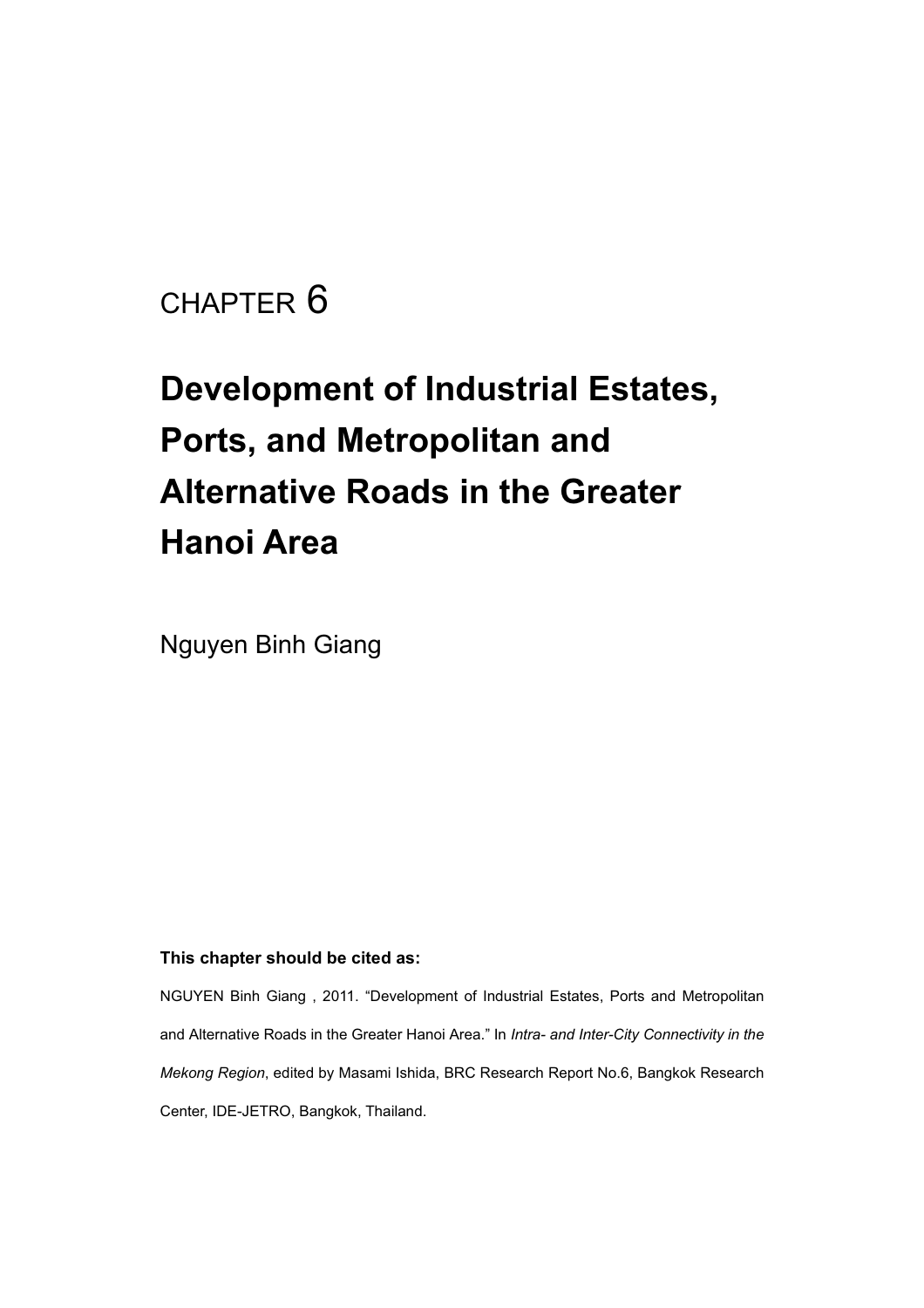# **CHAPTER 6**

# **DEVELOPMENT OF INDUSTRIAL ESTATES, PORTS, AND METROPOLITAN AND ALTERNATIVE ROADS IN THE GREATER HANOI AREA**

*Nguyen Binh Giang* 

## **INTRODUCTION**

While Hanoi has a long history as the capital city of Vietnam, its urbanization has been considerably rapid during the past 20 years. This includes the modernization of inner districts, urbanization of peripheral areas and establishment of new urban districts. The urbanization process has been fed by two major factors: high economic growth (both industry and trade-service sectors) and mass immigration. Today, Hanoi is a first-level local administrative subdivision unit, with the country's second-largest urban population  $(2,644,536$  people<sup>1</sup> or 41% nationally) after Ho Chi Minh City. Provinces around Hanoi also have been rapidly urbanized. A number of cities have been established by being upgraded from towns. Many towns have been established by being upgraded from townships. And, many townships have been newly established. Since the early 2000s, a metropolitan area and indeed a conurbation – the Greater Hanoi area – has been configured.

Urbanization in the Greater Hanoi area is closely linked to industrialization. A lot

<sup>&</sup>lt;sup>1</sup> Population census on April 1, 2009.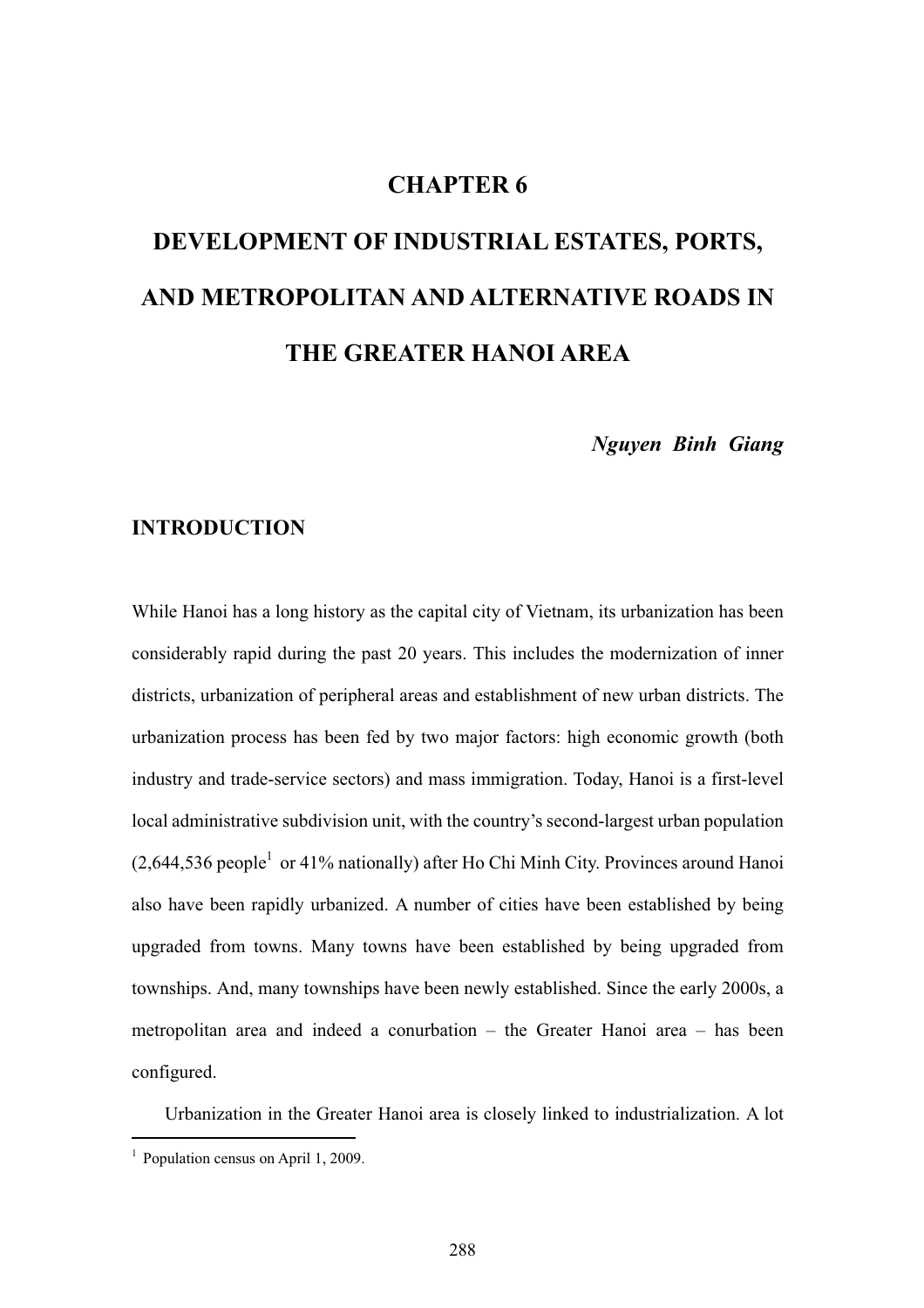of industrial parks have been developed or transformed from unconcentrated industrial zones. Manufacturing plants have gradually been moved from Hanoi to industrial parks in its outskirts or in surrounding provinces. Many agricultural lands have been converted into roads, urban new towns, trade centers and industrial parks.

Although development of the transportation infrastructure in Greater Hanoi has not yet caught up with the area's economic growth and urbanization, it has still been impressive during the past two decades. Twenty years ago, few people would have expected an image of Hanoi with modern interchanges, elevated expressways, overfly bridges, pedestrian bridges and foot tunnels. Almost all old barges are now replaced by bridges. The old narrow bridges have been replaced by new large ones. Just 10 years ago, few Hanoians could have imagined that there would be six large bridges crossing the Red River. The Hanoi Government even has plans to develop more new ones. It would also like to construct a tunnel beneath the Red River and the large West Lake.

The first section in this chapter presents the evolution of Greater Hanoi as a metropolitan area. The second section shows the industrial park development of the area. The third and fourth sections examine the extent of harmonization in the transportation network of the Greater Hanoi area.

### **1. METROPOLITAN**

#### **1.1. Hanoi's History of Urbanization**

Hanoi recently celebrated its millennial anniversary. During 1,000 years, Hanoi was repeatedly chosen as the capital of Vietnam under the reigns of Ly, Tran (then named Thang Long or City of the Ascending Dragon), Later Le, Mac (then called Trung Do or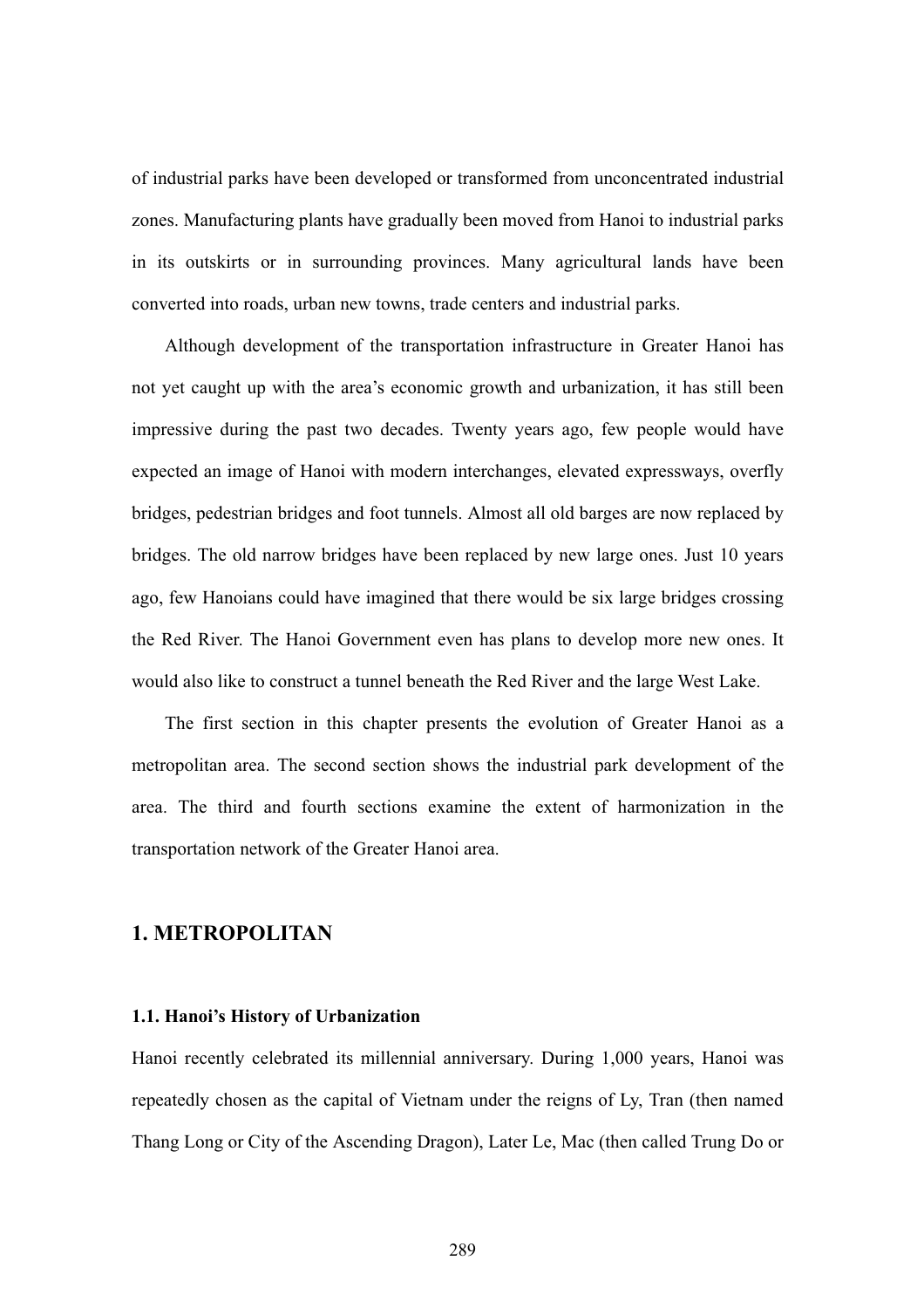Central Capital and Dong Do or Eastern Capital, Tonkin), and Tay Son (then called Bac Thanh or Northern Capital). From 1902 to 1945, Hanoi was the capital of the Indochinese Union, which included Vietnam, Laos, Cambodia, and even Guangzhouwan (modern Zhanjiang, Guangdong, China). Even Hanoi's history prior to the past millennium should be noted. In the 3rd century BC, Hanoi (precisely the Co Loa, Dong Anh) was the capital of the State of Au Lac. In the era of Chinese colonialization, Hanoi (then known as Tong Binh) was the head office of the Protectorate General to Pacify the South (or Annan Protectorate) of the Tang Dynasty.

One reason that Hanoi was chosen as the capital may be its special geographical location, lying at the head of the Red River Delta where many rivers and mountain ranges intersect. Historically, rivers have always been considered important traffic arteries. The big ones such as the Red, Ca Lo and Duong rivers may be seen as highways in modern times, and from Hanoi they reach the whole of Northern Vietnam. The fact that there are many old villages where rivers flow by shows that rivers were not geographical barriers. Even in the French colonial era, rivers held an important position in the transportation system. During industrialization, however, rivers became obstacles and are no longer important transportation infrastructure. The French developed rail and road systems to replace river transport. Bridges were built to cross rivers.

The history of Hanoi's urban development has different phases. Prior to the 19th century, the center of Hanoi was the southern and southeastern area of West Lake or around Ba Dinh District today. From 1888, when Hanoi was ceded by the Nguyen Dynasty to France as leased territory, the French developed a Western-style city there. The urban center of Hanoi was moved to the area of Hoan Kiem Lake. The urban areas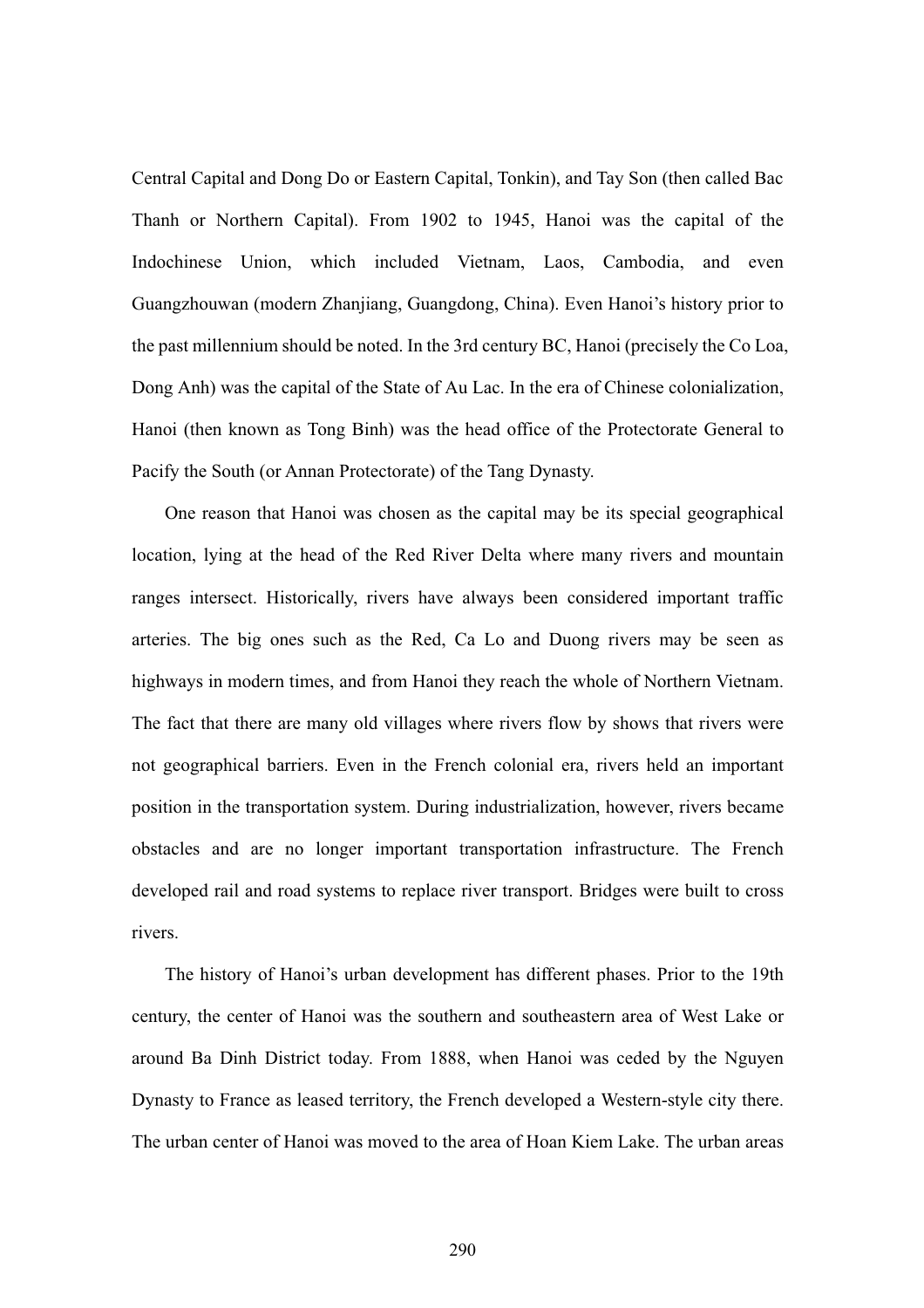of Hanoi were then concentrated in what are now the eastern area of Ba Dinh District, the entirety of Hoan Kiem District, and the northeast and east areas of Hai Ba Trung District. Serving as transportation in Hanoi were the railway system with Hang Co, Gia Lam and Van Dien as hub stations and Giap Bat and Yen Vien as cargo stations; the tram system that included four lines; and the road system with the Long Bien, Kim Lien and Kim Ma bus terminals. With few manufacturing plants, there were no industrial parks.

After 1954, the central area of Hanoi remained as it was in the French colonial period. In 1961, Hanoi expanded its boundaries and the four urban districts of Ba Dinh, Hoan Kiem, Hai Ba Truung and Dong Da were established. Some new areas of dormitories (khu tap the) were developed, including Kim Lien, Trung Tu, Thanh Cong (in Dong Da), Giang Vo (in southern Ba Dinh), Nguyen Cong Tru, Minh Khai (in Hai Ba Trung) and Thanh Xuan Bac (in the former Tu Liem but in Thanh Xuan today.) In the mid-1990s, Hanoi's urban areas expanded with the addition of the Tay Ho (1995), Thanh Xuan and Cau Giay (1996), and Long Bien and Hoang Mai (2003) districts. The downtown area of Hanoi includes the Ancient Quarter (the area of the Thang Long ancient quarters) and the Old Quarter (or the French Quarter at the east and south of Hoan Kiem Lake and old Thang Long Castle).

Downtown, now demarcated by Ring Road 1, is today an area of conservation and limited development. According to a new proposal by Vietnam's Ministry of Construction, however, downtown is to be bordered by Ring Road 2 and the Greater Downtown area will be that between Ring Road 2 and the Nhue River (in the west of Hanoi). The area between the Nhue River and the future Ring Road 4 as well as the Me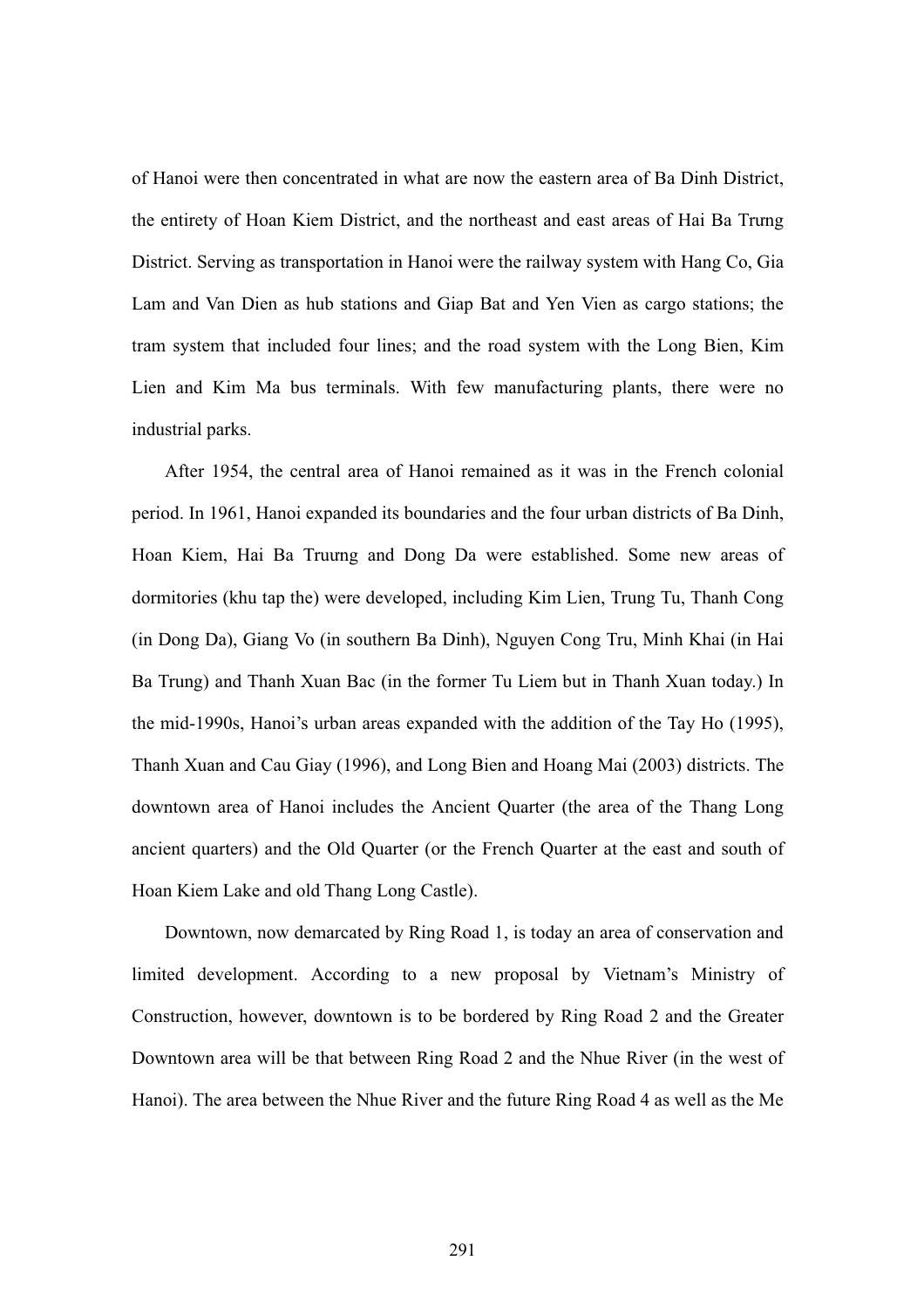Linh, Dong Anh, Long Bien and Gia Lam districts will be a location for new towns.<sup>2</sup> The rapid economic and population growth combined with a lack of urban and transport planning in Hanoi during the past 20 years led to the phenomena of diffuse urban sprawl and desakota development, together with unexpected and hard-to-solve problems such as the increasing dependency on motorbikes.

It is remarkable that just as manufacturing plants concentrated to the north of Red River so they could access Noi Bai Airport and Haiphong Port without being obstructed by the river, the expansion of Hanoi southward and westward on the south bank of the Red River was likewise in order to avoid separation by the river. In fact, development of the bridges spanning the Red River had important effects in the urban development of the northern bank of the river. Examples are areas in the Long Bien and Gia Lam districts thanks to the Chuong Duong and Vinh Tuy bridges, the Tu Son area (actually this is in Bac Ninh) thanks to the Thanh Tri and Phu Dong bridges, and Dong Anh and Me Linh thanks to the Thang Long and Nhat Tan bridges.

#### **1.2. Urban Agglomeration**

 $\overline{a}$ 

Hanoi's expansion was planned many times, with some plans implemented and others abandoned. In 1961, Hanoi was expanded to the south, north and east. Gia Lam and Dong Anh, and parts of the Dan Phuong, Hoai Duc, Thanh Tri, Tu Liem (in former Ha Dong Province), Tu Son, Tien Du, Thuan Thanh (in Bac Ninh), Yen Lac and Kim Anh (in Vinh Phuc) rural districts were annexed into Hanoi. The size of Hanoi after this expansion was 584 square kilometers. In the late 1960s and early 1970s, there was also

<sup>&</sup>lt;sup>2</sup> VnExpress, "Hà Nội sẽ có 8 tuyến tàu điện và nhiều đường cao tốc" (There will be eight urban railway lines and many expressways in Hanoi), October 30, 2010. Retrieved on October 30, 2010, from http://vnexpress.net/GL/Xa-hoi/2010/10/3BA224A3/.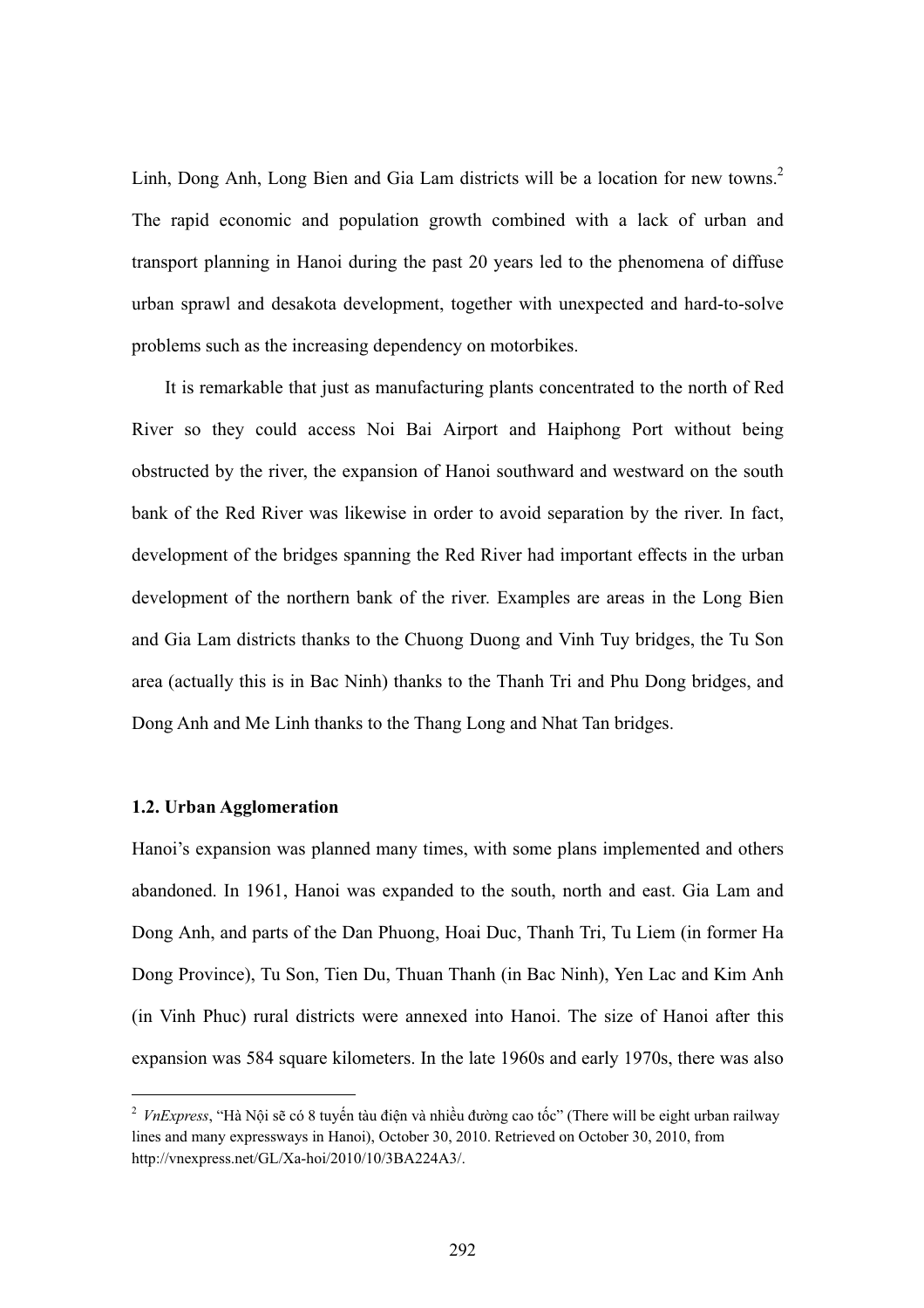the intention to expand to Phuc Yen Town and move the administrative center of Hanoi to Xuan Hoa (Xuan Hoa Ward in today's Phuc Yen Town). Some preparatory work was conducted, but the plan was soon canceled.<sup>3</sup>

In the 1980s, Hanoi was expanded to the west by merging Son Tay Town and five other rural districts of the former Ha Son Binh Province, including Dan Phuong, Hoai Duc, Ba Vi, Phuc Tho and Thach That. The size of Hanoi after the second expansion was 2,136 square kilometers. In 1991, however, in order to re-establish Ha Tay Province, those administrative units were split from Hanoi.

On August 1, 2008, the reach of Hanoi was tripled by merging all of Ha Tay Province, the Me Linh District of Vinh Phuc Province, and part of the Luong Son District of Hoa Binh Province (Figure 1). This annexation expanded Hanoi significantly to the north, west and south for a total size of 3,344.6 square kilometers and a population of 6,451,909 people (as of April 1, 2009), of which 2,644,536 were living in the urban area. Hanoi today consists of 10 urban districts (quan), a town (thi xa) and 18 rural districts (huyen).

#### **1.3. Transboundary Agglomeration**

 $\overline{a}$ 

The Greater Hanoi area has taken shape from the 1990s with the expansion of network traffic into the neighboring provinces, the rapid urbanization in other localities in the region, and the establishment of industry and new urban areas as support for Hanoi. In the early 2000s, a study was conducted by Vietnam's Ministry of Construction on urban planning of the Hanoi Capital Region. This study referenced international experiences

<sup>&</sup>lt;sup>3</sup> Pháp luật Thành phố Hồ Chí Minh, "Nhân chuyện Ba Vì nhớ thủ đô hụt Xuân Hòa (The case of Ba Vi reminds the fail Capital of Xuan Hoa)," June 14, 2010. Retrieved on October 29, 2010, from http://phapluattp.vn/20100613113955584p0c1085/nhan-chuyen-ba-vi-nho-thu-do-hut-xuan-hoa.htm.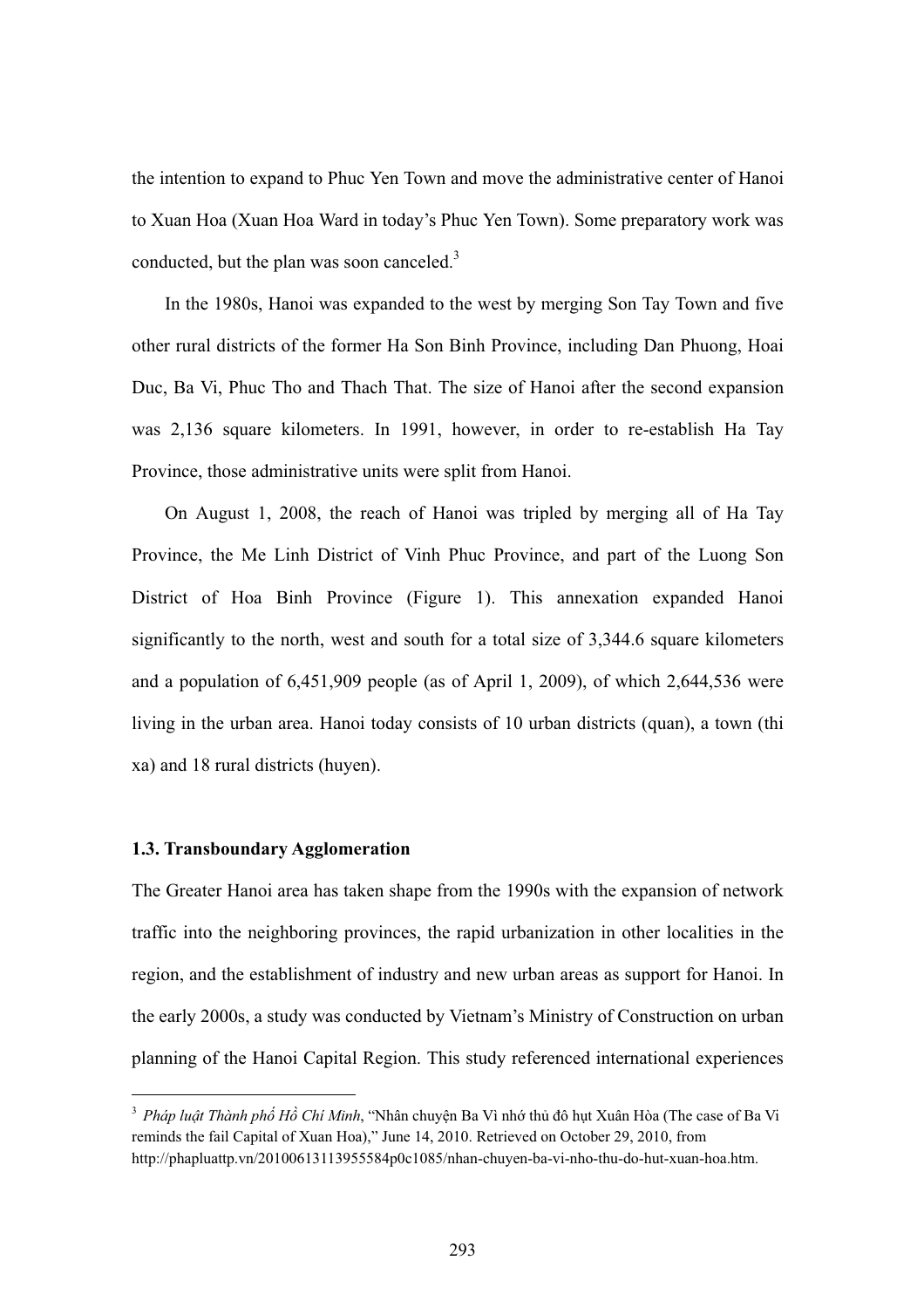



*Source*: Drawn by author and editor.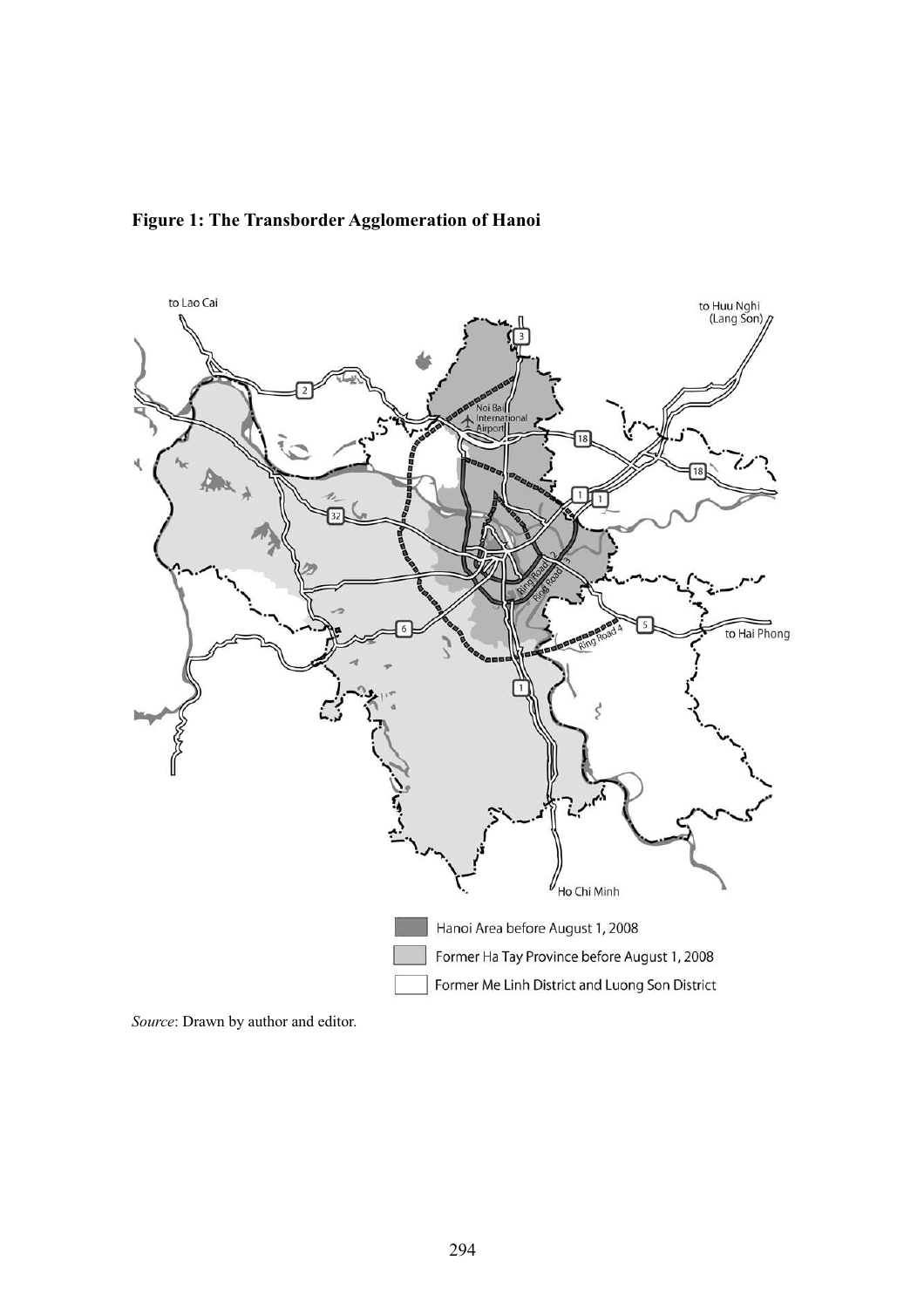and the opinions of foreign experts. On June 11, 2003, Vietnam's Prime Minister issue Decision 118/2003/QD-TTg on establishing the steering committee for planning and construction of the Hanoi Capital Region. Five years later, in May 5, 2008, the Prime Minister issued Decision 490/QD-TTg to approve the planning for establishing the Hanoi Capital Region through 2020, with a vision to 2050. These decisions created a legal framework for planned development throughout the region.

According to the above Decisions, the Hanoi Capital Region (Vung Thu do Ha Noi) consists of Hanoi and six surrounding provinces, including Vinh Phuc, Hung Yen, Bac Ninh, Hai Duong, Ha Nam and Hoa Binh. The region's population is 12,878,391 people (as of April 1, 2009), of which 3,761,801 live in the urban area. Its size is 13,824.2 square kilometers. The urban area of this region consists of the special-class, centrally-controlled city of Hanoi; the second-class, provincial city of Hai Duong; the six third-class provincial cities of Bac Ninh, Hoa Binh, Vinh Yen, Phu Ly, Hung Yêen and Son Tay; and the three fourth-class cities of Tu Son Town, Chi Linh Town and Phuc Yen Town. Hai Duong City will be developed and upgraded to a first-class city and a location for manufacturing. Cities in the western part of the region will be developed into locations for services and high technology but not manufacturing. Cities in the eastern part of the region, including Phu Ly, Tu Son, Bac Ninh, Chi Linh, Vinh Yen and Hung Yêen, will be developed into satellites of Hanoi. The areas along the axes from Hanoi to the seaports, that is National Highways 5 and 18, will be developed into engines for economic, industrial and service growth.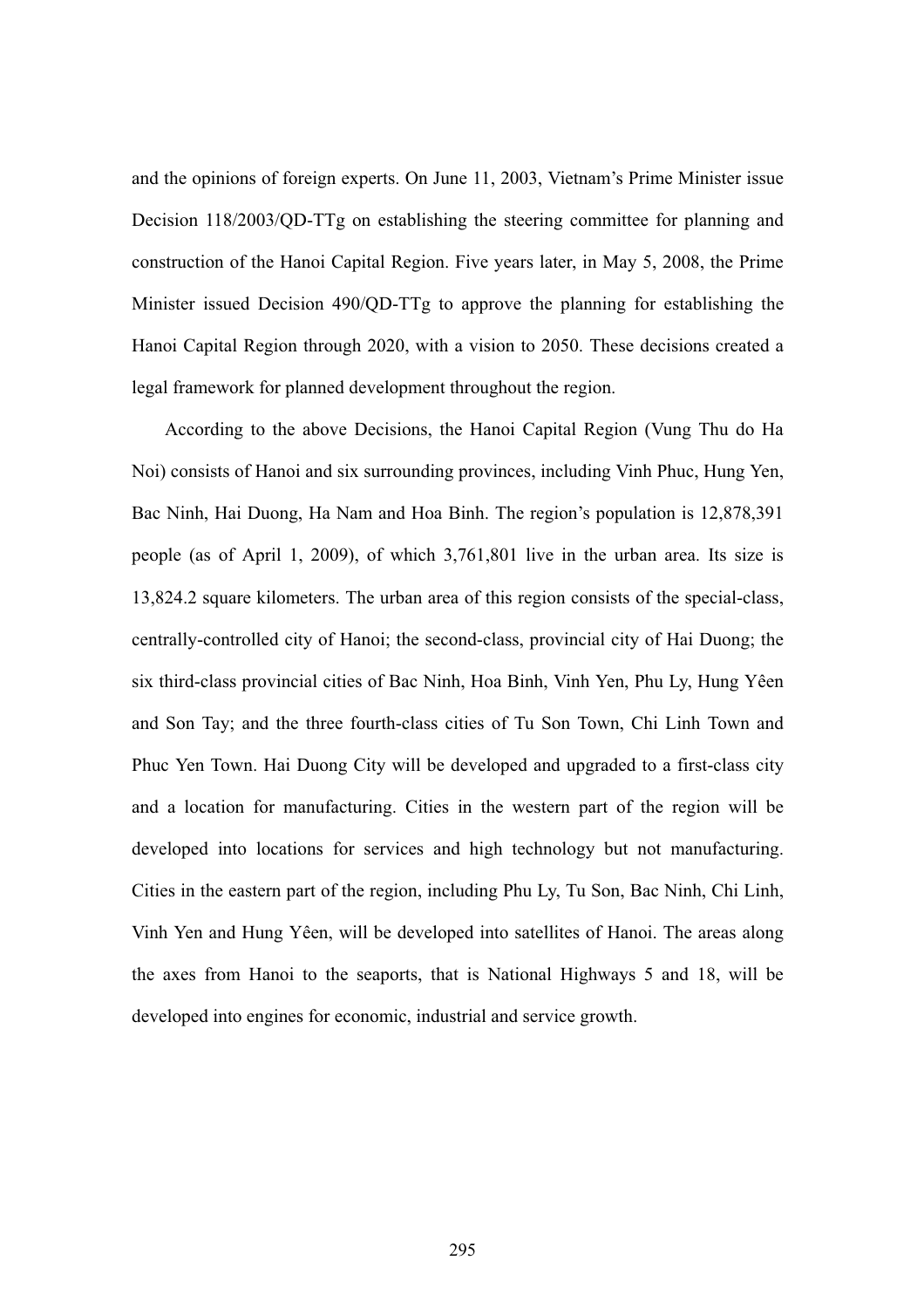## **2. INDUSTRIAL PARKS**

From the 1960s to the 1980s, nine industrial zones were established in Hanoi. These were Thuong Dinh in the western part of Hanoi; Van Dien-Phap Van, Cau Buou and Giap Bat-Truong Dinh in the southern part; Minh Khai-Vinh Tuy-Mai Dong in the eastern area but on the southern bank of the Red River; Duc Giang-Cau Duong in the eastern area on the river's northern bank; Chem and Dong Anh in the northern area of the river; and Cau Dien-Mai Dich in the northwestern part of Hanoi. In the former Ha Tay Province, there were industrial zones in Ha Dong, Thach That and Quoc Oai. During that time, however, there were no incentives in terms of transportation infrastructure, electricity, water supply and wastewater treatment inside and outside the zones. Those zones were not the same as today's industrial parks. With expansion of the Hanoi inner city, some of these industrial zones now are surrounded by dormitory areas.

In the second half of the 1990s, thanks to the policy on establishing industrial parks to attract foreign direct investment, six more industrial parks were established. These are Noi Bai, Thang Long (also called Bac Thang Long) and Nam Thang Long in the northern suburbs, and Sai Dong A, Sai Dong B and Dai Tu in the eastern suburbs along National Highway 5. All of them are on the northern bank of the Red River. The old industrial zones in the suburbs were extended in order to combine with new industrial parks so that plants from the inner city could move out to them. Gradually, the old inner-city industrial zones were removed. Currently, the total number of industrial parks in Hanoi is 17.

Since the early 1990s, when the Government of Vietnam permitted the establishment of export processing zones and industrial parks to attract foreign direct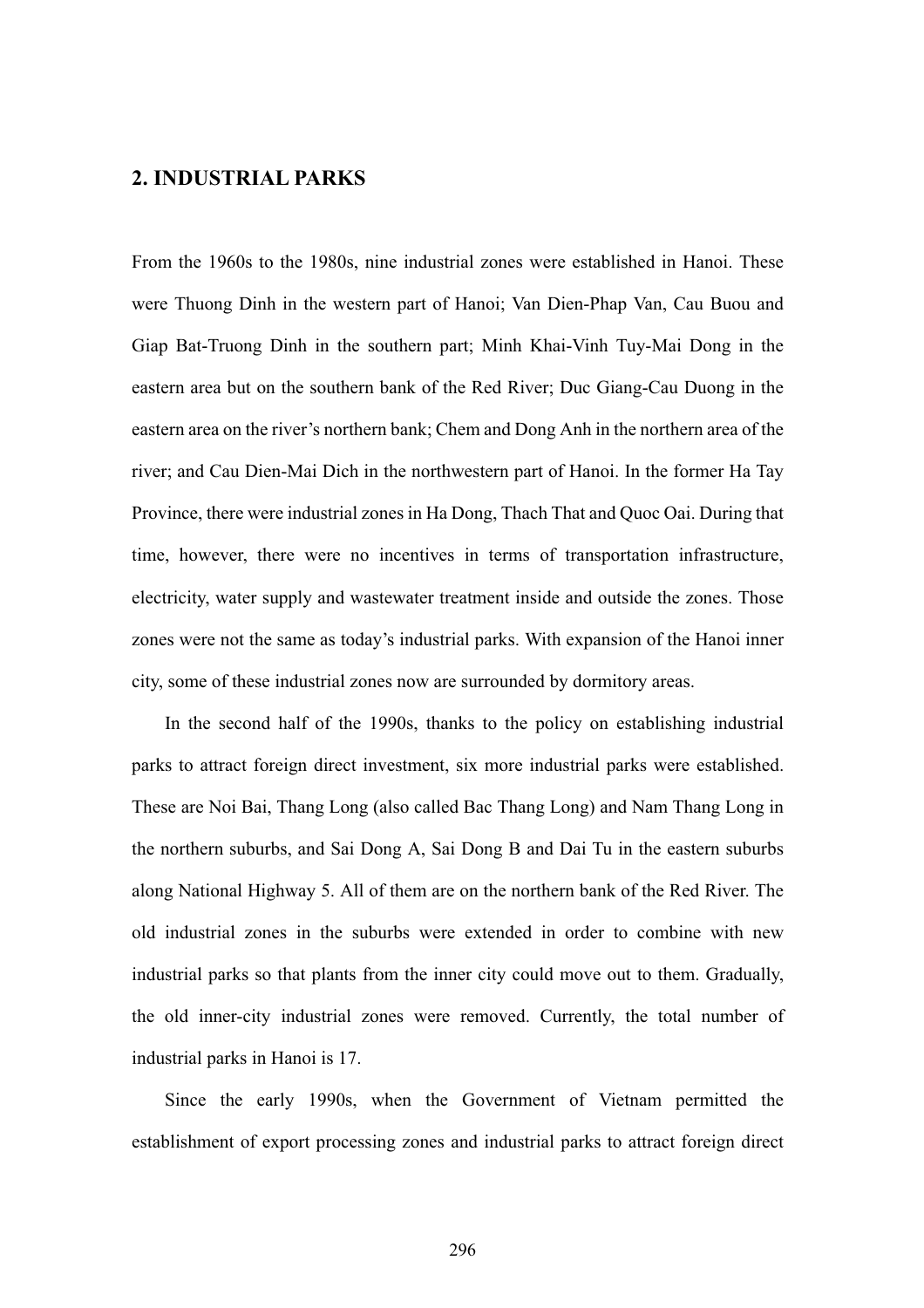investment, a lot of industrial parks have been established throughout the country. The Government of Vietnam and the local governments in the Greater Hanoi area have facilitated the establishment of industrial parks. Most industrial parks in the Greater Hanoi area have been developed by Vietnam's major park developers such as Viglacera Land, Kinh Bac Citi, VID Group, Thang Long Industrial Park Corporation, VSIP and VNT.

Industrial Zones Authorities were established in Bac Ninh and Vinh Phuc in 1998, Hai Duong, Ha Tay and Hung Yen in 2003, and Ha Nam in 2007. In 2008, the Haiphong Economic Zones Authority and the Hanoi Industrial and Export-Processing Zones Authority were established. These provincial government organizations were set up to provide assistance to local governments in the overall management of industrial parks, participate in the designing and planning of industrial parks, promote investment into the parks, and develop human resources for them. The organizations also directly invested to develop a number of industrial parks. Such was the case with the Hanoi Industrial and Export-Processing Zones Authority.

Thanks to Hanoi and Haiphong being metropolises and a system of ports, roads and railways, the Greater Hanoi area has become home to many industrial parks. Up to October 2009, the Greater Hanoi area had more than 50 parks in operation, representing 71.2% of industrial parks in Northern Vietnam and 23.3% of those throughout the country. Most of these industrial parks are gathered around the Noi Bai international airport, and Highways 1, 2, 5 and 18 (Table 1). In other words, most parks in the Greater Hanoi area are in favorable geographic locations. Enterprises in different industrial parks can easily link together. This may be the first step of establishing a chain of industrial parks - one of the most important premises for production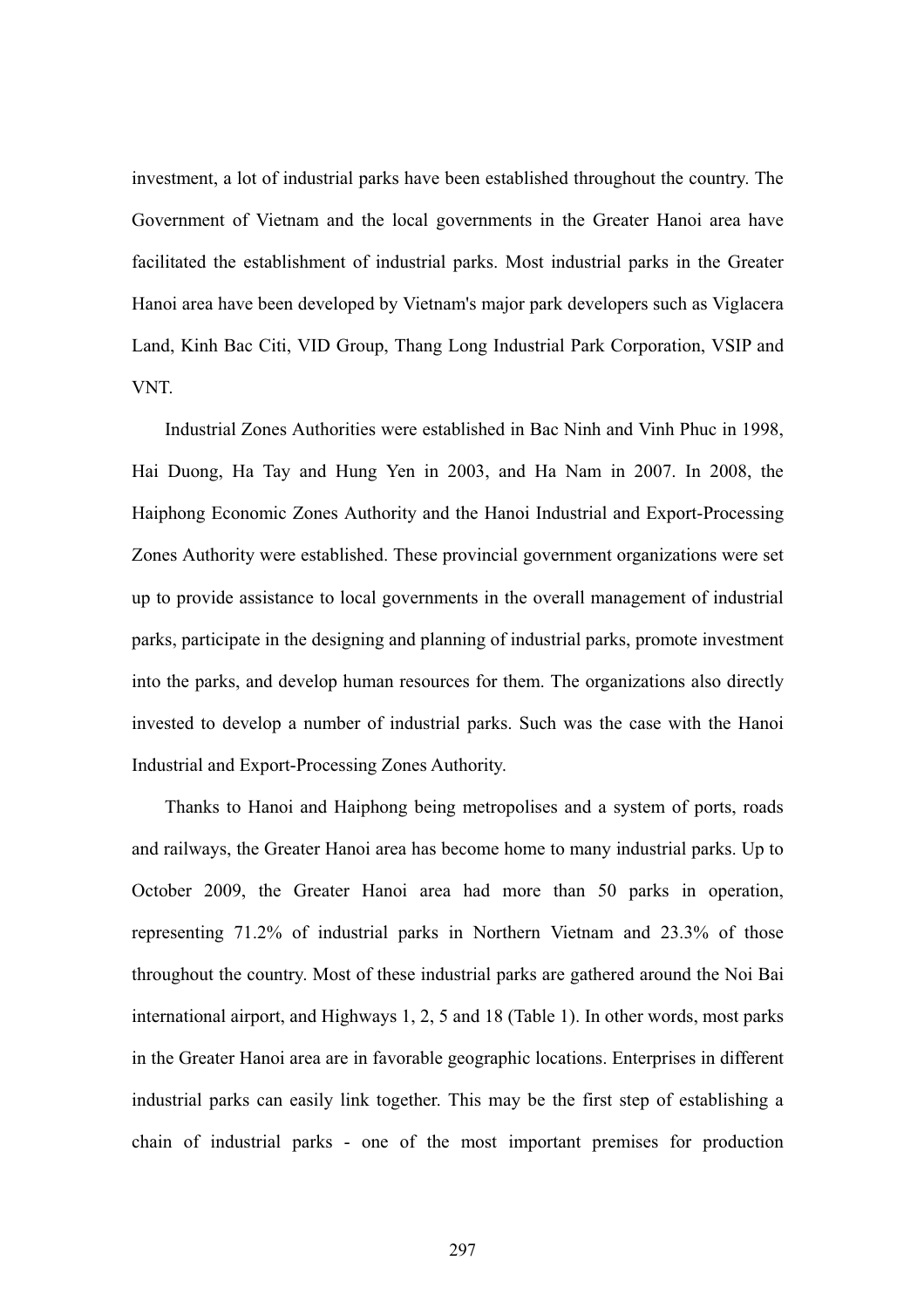agglomeration.

The number of industrial parks under 200 hectares in size is 25, or nearly 50% of the Greater Hanoi area's parks. Notably, there are eight such facilities under 100 hectares, four being in Hanoi, three in Hai Duong, and one in Quang Ninh. The industrial parks over 300 hectares in size account for 29.4% and are mainly concentrated in Bac Ninh. The industrial parks in Greater Hanoi are smaller than those in the Southern Key and Central Key Economic Regions. In particular, industrial parks covering more than 300 hectares account for 38.2% of parks in the Southern Key Economic Region and 33.3% of parks in the Central Key Economic Region.

With one of the highest population densities in the world, the Greater Hanoi region is the heart of the Red River Delta. Many residential areas are located along its roads. This practice of placing houses along or near the large roads makes land clearance for industrial zones in the area difficult. Many industrial park development projects are based on agricultural land clearance to avoid high costs. Consequently, the industrial parks in the region are often small. Many industrial park developers themselves are not big enterprises and do not have enough financial capacity. Some developers do not dare clear the whole land area of approved planning at the beginning but instead wait for new tenants to come to clear the land and make the roads.

Many developers and many small industrial parks compete with each other. Industrial park developers have the same working methods, strategies and projects to attract investment.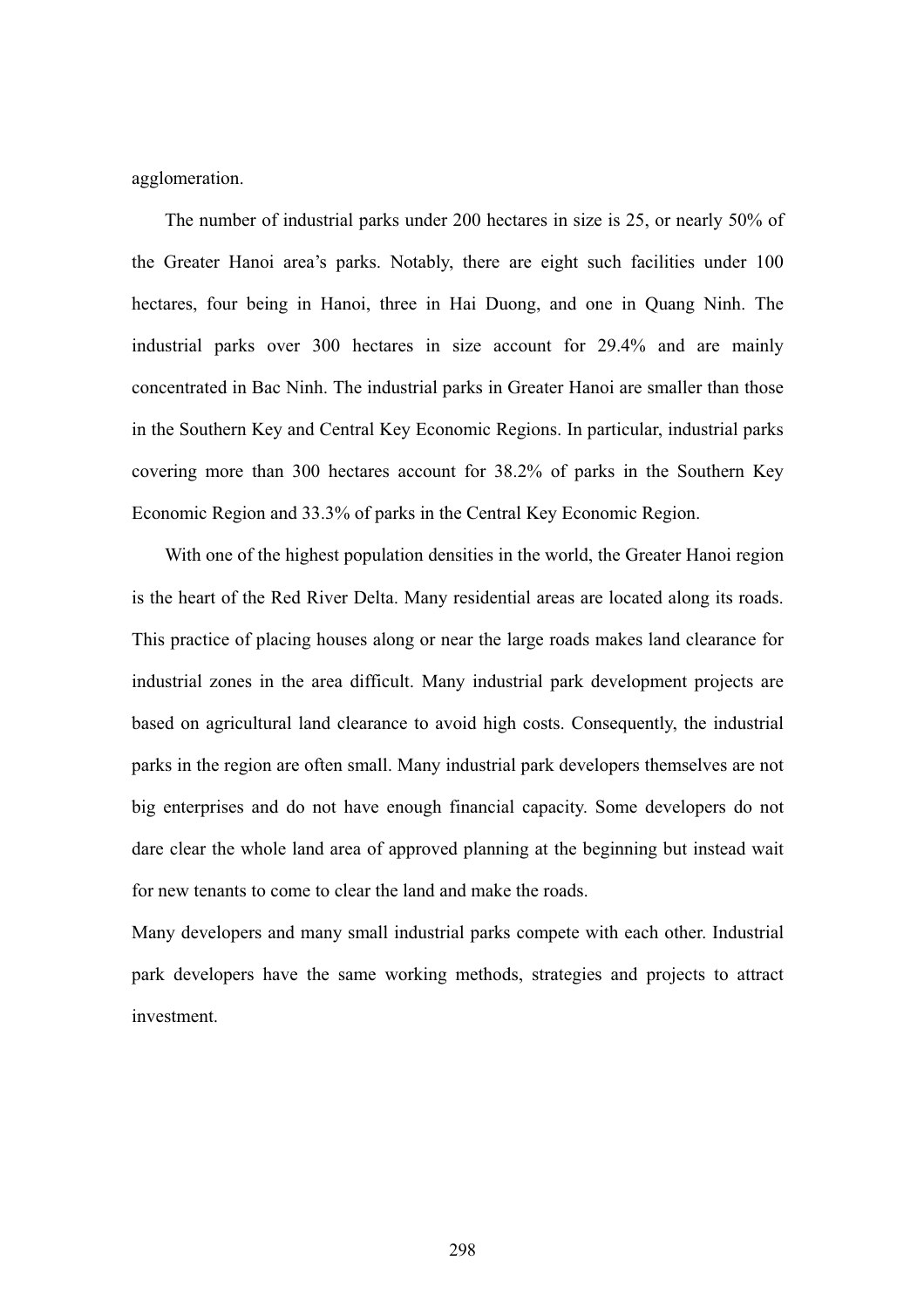# **Table 1: Distribution of Notable Industrial Parks in Greater Hanoi Area (Continues)**

| Highway                               | <b>Province</b>               | Industrial parks (only IPs with                                                                                                                                                                                                                                                                                                                                                                    |  |
|---------------------------------------|-------------------------------|----------------------------------------------------------------------------------------------------------------------------------------------------------------------------------------------------------------------------------------------------------------------------------------------------------------------------------------------------------------------------------------------------|--|
|                                       |                               | at least one leasing contract has                                                                                                                                                                                                                                                                                                                                                                  |  |
|                                       |                               | been signed)                                                                                                                                                                                                                                                                                                                                                                                       |  |
|                                       | <b>In North of Hong River</b> |                                                                                                                                                                                                                                                                                                                                                                                                    |  |
| Highway 5                             | Hanoi                         | Dai Tu<br>$\bullet$<br>Sai Dong B<br>$\bullet$                                                                                                                                                                                                                                                                                                                                                     |  |
|                                       | Hung Yen<br>Hai Duong         | Nhu Quynh A<br>$\bullet$<br>Nhu Quynh B<br>$\bullet$<br>Pho Noi (also called Pho Noi<br>$\bullet$<br>A)<br>Det may Pho Noi (Pho Noi<br>B)<br>Thang Long II<br>$\bullet$<br>Minh Duc<br>$\bullet$<br>Phuc Dien<br>$\bullet$<br>Tan Truong<br>$\bullet$<br>Dai An<br>$\bullet$<br>Phia Tay thanh pho Hai<br>$\bullet$<br>Duong<br>Viet Hoa-Kenmark<br>$\bullet$<br>Nam Sach<br>$\bullet$<br>Phu Thai |  |
| Hanoi-Bac<br>$\rm Ninh$<br>Expressway | Hanoi                         | $\bullet$<br>Ninh Hiep<br>$\bullet$                                                                                                                                                                                                                                                                                                                                                                |  |
| (Highway 1)                           | <b>Bac Ninh</b>               | Tu Son<br>$\bullet$<br>VSIP Bac Ninh<br>Hanaka<br>$\bullet$<br>Dai Dong-Hoan Son<br>$\bullet$<br>Tien Du<br>$\bullet$<br>Dai Kim<br>$\bullet$                                                                                                                                                                                                                                                      |  |
| Highway 18                            | <b>Bac Ninh</b>               | Yen Phong II<br>$\bullet$<br>Yen Phong<br>$\bullet$<br>Dai Kim<br>$\bullet$<br>Que Vo<br>$\bullet$<br>Que Vo III<br>$\bullet$<br>Que Vo II<br>Nam Son-Hap Linh<br>$\bullet$                                                                                                                                                                                                                        |  |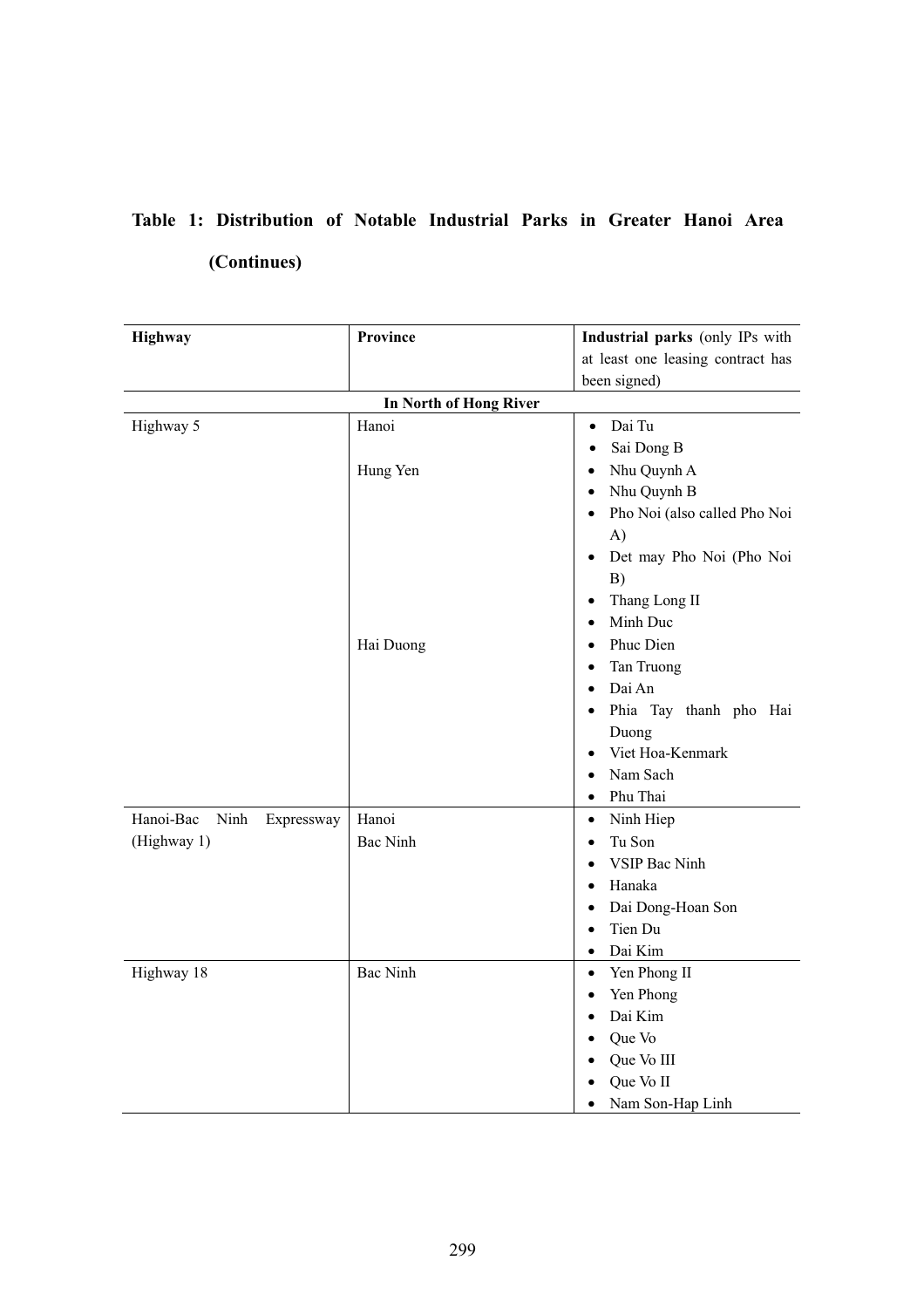# **Table 1: Distribution of Notable Industrial Parks in Greater Hanoi Area (Continued)**

| Highway                         | <b>Province</b>              | Industrial parks (only IPs with       |  |
|---------------------------------|------------------------------|---------------------------------------|--|
|                                 |                              | at least one leasing contract has     |  |
|                                 |                              | been signed)                          |  |
| Highway 2                       | Hanoi                        | Noi Bai<br>$\bullet$                  |  |
| (Hanoi-Lao Cai Expressway)      | Vinh Phuc                    | Kim Hoa<br>$\bullet$                  |  |
|                                 |                              | Binh Xuyen<br>$\bullet$               |  |
|                                 |                              | Binh Xuyen II<br>$\bullet$            |  |
|                                 |                              | <b>Ba</b> Thien<br>$\bullet$          |  |
|                                 |                              | Khai Quang<br>$\bullet$               |  |
| Long-Noi<br>Bac<br>Thang<br>Bai | Hanoi                        | Thang Long (Bac<br>Thang<br>$\bullet$ |  |
| Expressway and Highway 3        |                              | Long)                                 |  |
|                                 |                              | Quang Minh<br>$\bullet$               |  |
|                                 |                              | Noi Bai<br>$\bullet$                  |  |
| Highway 38                      | <b>Bac Ninh</b>              | Nam Son-Hap Linh<br>$\bullet$         |  |
|                                 |                              | Thuan Thanh I<br>$\bullet$            |  |
|                                 |                              | Thuan Thanh II<br>$\bullet$           |  |
| Highway 282                     | <b>Bac Ninh</b>              | Thuan Thanh III<br>$\bullet$          |  |
|                                 |                              | Gia Binh<br>$\bullet$                 |  |
|                                 | <b>In South of Red River</b> |                                       |  |
| Highway 32                      | Hanoi                        | • Nam Thang Long                      |  |
| Thang Long Boulervard           | Hanoi                        | • An Khanh                            |  |
| (Lang-Hoa Lac Expressway)       |                              | · Thach That-Quoc Oai                 |  |
|                                 |                              | · Hoa Lac High-Tech                   |  |
| Highway 6                       | Hanoi                        | · Phu Nghia                           |  |
|                                 | Hoa Binh                     | · Luong Son                           |  |
|                                 |                              | • Nhuan Trach                         |  |
| Highway 21A                     | Hoa Binh                     | • Nam Luong Son                       |  |
|                                 |                              | • Lac Thinh                           |  |
| Highway 1                       | Hanoi                        | • Bac Thuong Tin                      |  |
|                                 |                              | · Dai Xuyen                           |  |
|                                 | Ha Nam                       | • Dong Van (Duy Tien)                 |  |
|                                 |                              | · Dong Van II                         |  |
|                                 |                              | • Chau Son (Phu Ly)                   |  |
|                                 |                              | • Hoang Dong                          |  |
|                                 |                              | · Hoa Mac                             |  |

*Note*: Outside the Greater Hanoi area but also along the National Highway 5, there are several industrial parks in Haiphong, in which the most notebly is Nomura Haiphong Industrial Zone (NHIZ). *Source*: Survey results conducted by Institute of World Economics and Politics (IWEP).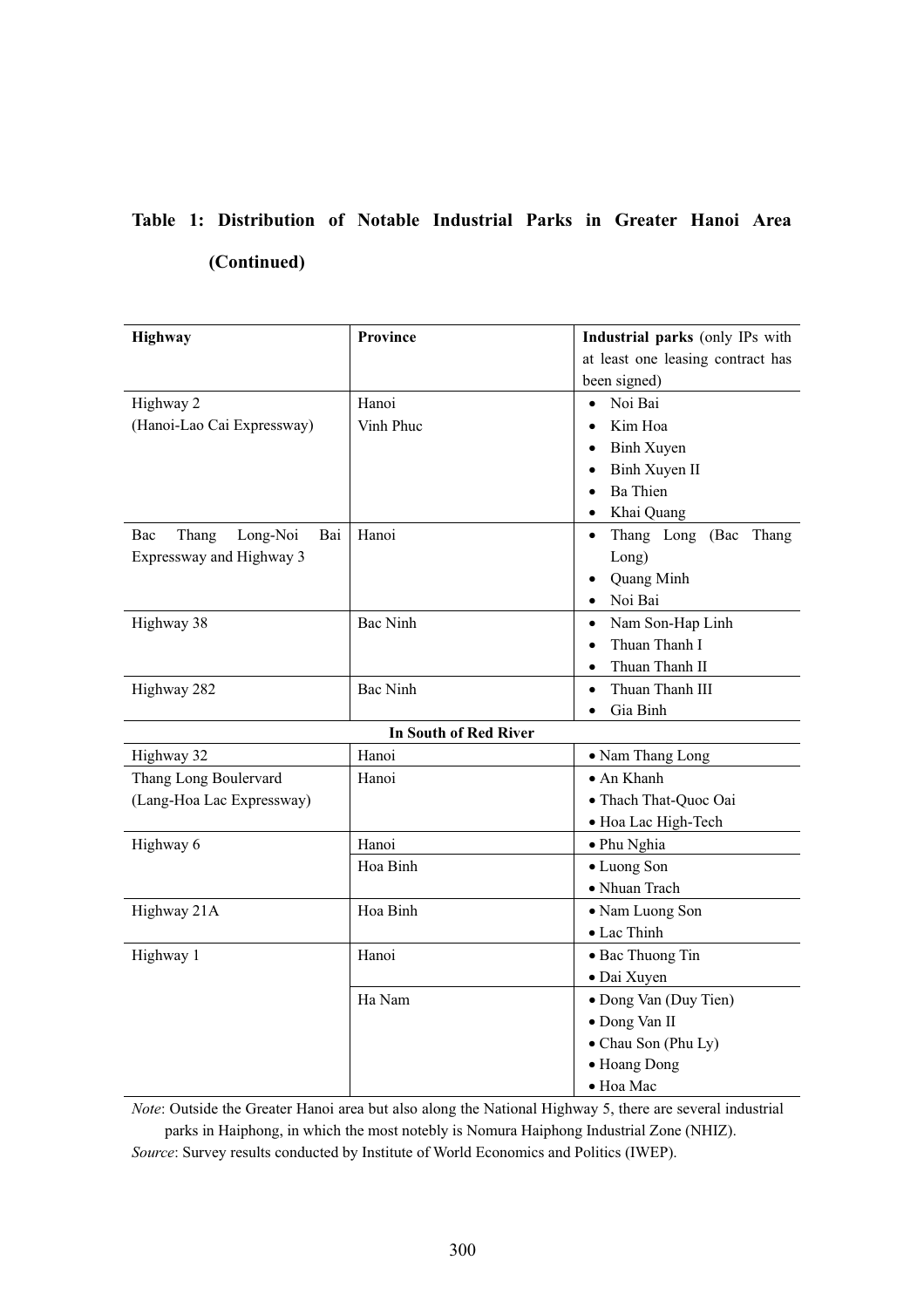Moreover, the Greater Hanoi area has a higher per capita income than other regions in Northern Vietnam, higher even than many areas of the country. Many of Vietnam's famous traditional handicraft villages are concentrated in this area, especially in Hai Duong, Hung Yen, Ha Nam, Bac Ninh and the former Ha Tay (now the western and southern parts of Hanoi). As a result, the wages of jobs in some of the industrial parks are not very attractive. In the case of Bac Ninh, due to its small population but large number of industrial parks, there are not enough local workers for the industrial parks. Consequently, parks in the area have to bring in workers from other places. Due to a lack of dormitories resulting from high rent in this area, many of the workers who are from other areas come but then quit. This obviously affects the productivity of enterprises.

### **3. COMMUTING AND LINKAGES**

#### **3.1. History**

During the French colonial era, to exploit the northern provinces (Tonkin) of Vietnam, France made a major effort to develop the highway and railway networks in Greater Hanoi. The transportation planning at that time set Hanoi as the economic center of Tonkin, placed Haiphong as the gateway to the sea for Tonkin, and linked Tonkin with the regions under the influence of France in South and Southwest China such as the Guangzhouwan Leased Territory, Yunnan and Guangxi. The planning for the purpose of exploiting Tonkin and the southwest region of China helped Tonkin obtain systems of railways, roads, waterways and seaports that were the most modern and harmonized in French Indochina and Southwest China.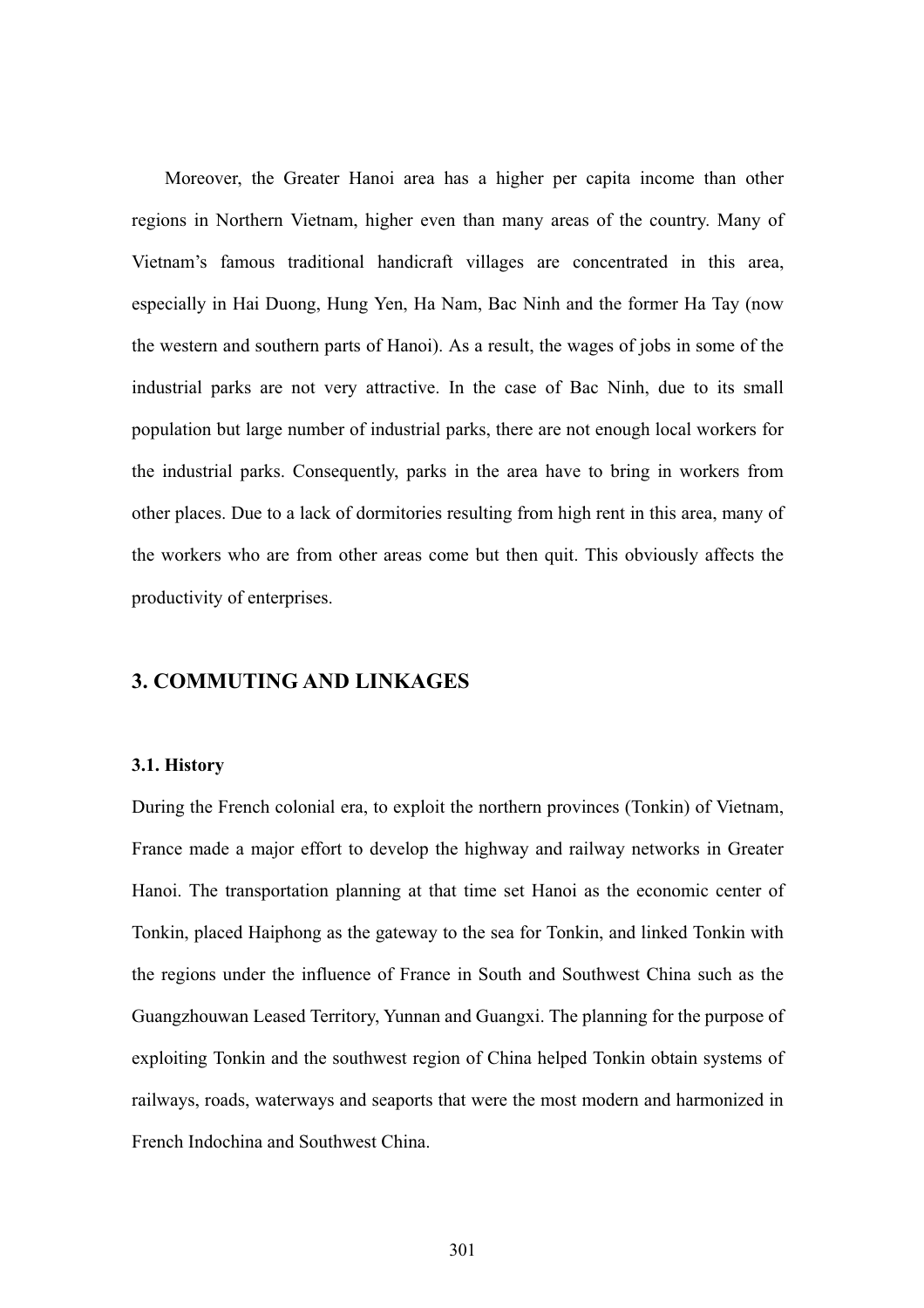The most significant effort by France in developing the transportation infrastructure of Tonkin came in 1899-1902 with the railway-road Long Bien Bridge (the French called it Pont Paul-Doumer) crossing the Red River. At the time, it was one of the longest bridges in the world, spanning 2,500 meters. The French also developed railways from Kunming to Hanoi via Lao Cai at 855 kilometers long, from Hanoi to Lang Son, from Hanoi to Haiphong, from Hanoi to Saigon (now Ho Chi Minh City), highways, and the port of Haiphong. In Hanoi, they also built a number of street tramway lines.

From 1954 and during the Vietnam War, Vietnam tried to maintain the transportation infrastructure mentioned above. After the war, with the assistance of socialist countries, some of the existing transportation projects were renovated and new ones were constructed. These include the 3,500-meter raiway-road Thang Long Bridge and the 1,230-meter Chuong Duong Bridge (both completed in 1985) replacing the old Long Bien Bridge. There were also new bridges in Haiphong, port expansions in Haiphong, upgrades of a number of national highways, and the connection of the railway from Lang Son to China's inland railway network via Nanning. During the Vietnam War, the delegations from Hanoi to China and Eastern Europe used the railway.

Today, Hanoi faces serious traffic congestion. According to the Hanoi Police Department, there are 91 road intersections that have the potential for traffic congestion, with 68 of these points often experiencing congestion during rush hour.<sup>4</sup> In the evenings and right after holidays and weekends, traffic jams can occur even on

<sup>&</sup>lt;sup>4</sup> *VnExpress*, "Sở Giao thông Hà Nội xin 60 tỷ đồng để chống ùn tắc (Hanoi Department of Transportation requests 60 billion Dong for the sake of controlling congestion)," June 11, 2009. Retrieved on November 1, 2010, from http://vnexpress.net/GL/Xa-hoi/2009/06/3BA10048/.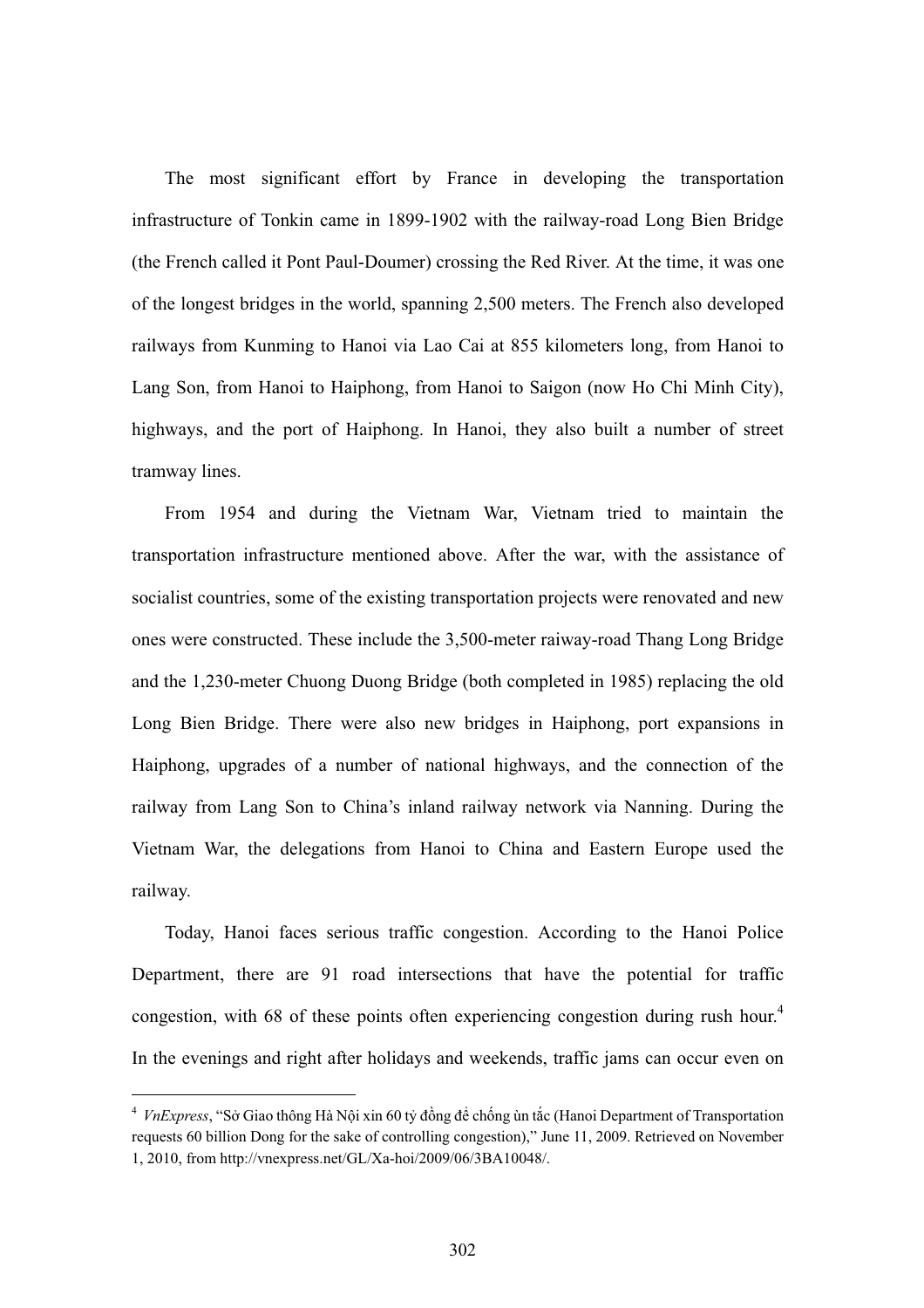highways around Hanoi because a large portion of the area's population leaves the city to visit hometowns in the provinces and then travels back. At times of the university entrance examinations and big festivals, a lot of people from all over Northern Vietnam visit Hanoi and then leave, which also creates terrible traffic jams. Many reasons are named, including a lack of static and dynamic traffic facilities, unsuitable traffic coordination, a lack of cooperation from the people, and underdevelopment of the public transportation system. As traffic congestion can really occur at any time and any place, the Government of Hanoi promulgated regulations prohibiting trucks, coaches, and minibuses (except public buses) to circulate in some zones inside Ring Road 2 in ad-hoc and regular timeslots. This is an obstacle for many enterprises.

The industrial development of Hanoi, its expansion and the conurbation of Greater Hanoi require a modernized and harmonized transportation system that facilitates the commuting between areas and cities and links cities and industrial parks. Not only a large force of traffic police but also traffic inspectors (from the Hanoi Department of Transportation), volunteer college students and volunteer local persons are temporarily mobilized to guide traffic during rush hour.

#### **3.2. Road and Highway Networks**

Since the beginning of Doi moi, the need to develop the transportation infrastructure has increased rapidly along with economic growth, and Vietnam has been fortunate to receive ODA from many countries. The road infrastructure in the Greater Hanoi area has rapidly developed.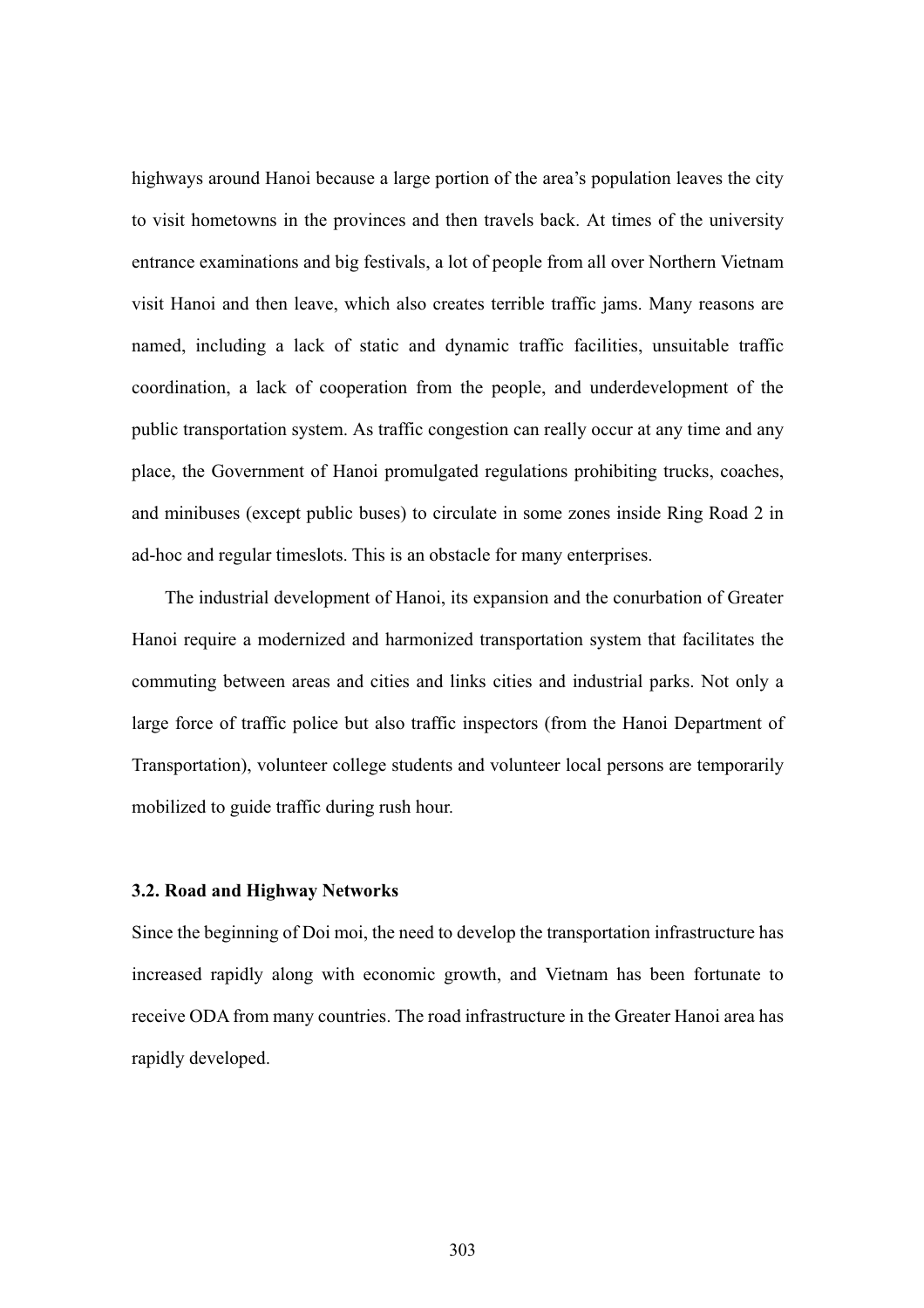#### **3.2.1. National Highways and Expressways**

Many national highways have been expanded or replaced by new ones. National Highway 1 from Hanoi via Bac Ninh to the Vietnam-China border (at the Huu Nghi-Pingxiang border gates) was renovated and expanded in the second half of the 1990s. It is now more easy to use in comparison to the former one thanks to the elimination of many hill and mountain obstacles. The section from Hanoi to Bac Ninh is an expressway with four lanes.

The 110-kilometer National Highway 5 from Hanoi past Hung Yen and Hai Duong to Haiphong (and past the ports of Haiphong on the Cam River) was expanded to four lanes and includes bypasses over some townships and Hai Duong City. Several overfly bridges and bicycle and pedestrian bridges have been constructed. Highway 5 intersects with old Highway 1 in Cau Chui (Gia Lam, Hanoi) and new Highway 1 in Sai Dong (Gia Lam), and with new Highway 10 in An Duong (Hai Phong). These two important highways are also linked together by National Highway 38. The project for extending Highway 5 westward (duong 5 keo dai) by 13.5 kilometers began in 2005. Construction of the roadway is basically completed. Dong Tru Bridge which carries the Highway 5 Extension across the Duong River is still under construction. When it is finished, the highway will not only complete the north section of Ring Road 2 but also (by connecting to Highway 3) facilitate northern Hanoi's access to Haiphong Port.<sup>5</sup>

The 341-kilometer National Highway 18 from Hanoi passes Bac Ninh, Hai Duong and Quang Ninh to reach the Vietnam-China border (at the Mong Cai-Tongshing border gates) and the port of Cai Lan. It was upgraded in the second half of the 2000s.

<sup>&</sup>lt;sup>5</sup> *VnExpress*, "Khởi công quốc lộ 5 kéo dài và cầu Đông Trù (Start the construction of Extending National Highway 5 and Dong Tru Bridge)," May 17, 2005. Retrieved on October 25, 2010, from http://vnexpress.net/GL/Xa-hoi/2005/05/3B9DE4BB/.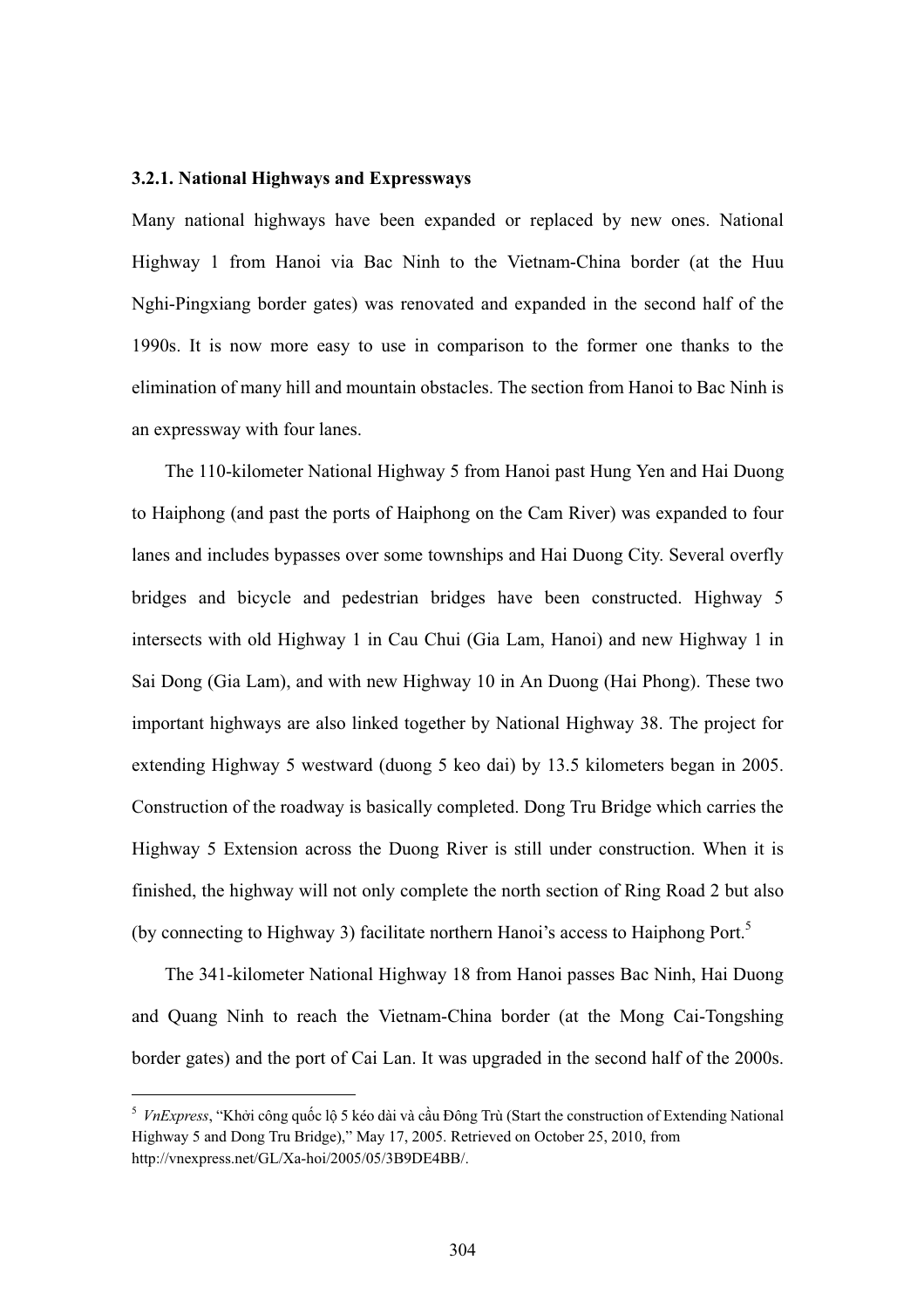The section from Hanoi to Bac Ninh was completed in 2008 as an expessway with four lanes. Many bypasses and bridges on this highway are newly developed.

Highways 5 and 18 are two corridors which connect the Greater Hanoi area with seaports. The section of Highway 18 from Hanoi to Dong Trieu is nearly parallel to National Highway 5. These two corridors are linked together by the Hanoi-Bac Ninh Expressway, National Highways 38 and 183, Provincial Highway 188 in Hai Duong Province, and the old and new National Highways 10 in Haiphong and Quang Ninh **Provinces** 

Greater Hanoi connects with China via National Highway 2 and National Highway 70 at the Lao Cai-Hekou and Thanh Thuy-Tianbao international border gates, via National Highway 3 at the Ta Lung-Shuikou international border gates, via Highway 1 at the Huu Nghi-Pingxiang international border gates, and via Highway 18 at the Mong Cai-Tongshing international border gates, with the linkages between Highway 5 and Highway 18 as alternatives. The region connects with Lao P.D.R via National Highway 1, Ho Chi Minh Highway, National Highways 8, National Highway 12, and National Highway 8.

Highway 2 connects to the Bac Thang Long-Noi Bai Expressway in Noi Bai. Highway 3 interchanges with Highway 18 and connects to the Highway 5 Extension. The first expressway (by Vietnam's definition) in the Greater Hanoi area is Bac Thang Long-Noi Bai with four lanes, which was developed during the first half of the 1990s. After that, several other expressways were constructed, including Hanoi-Bac Ninh (four lanes, completed in 2001), Phap Van-Cau Gie (four lanes, completed in 2002), Noi Bai-Bac Ninh (four lanes, completed in 2008), and Lang-Hoa Lac (six lanes, completed in 2010 and renamed as Thang Long Boulevard).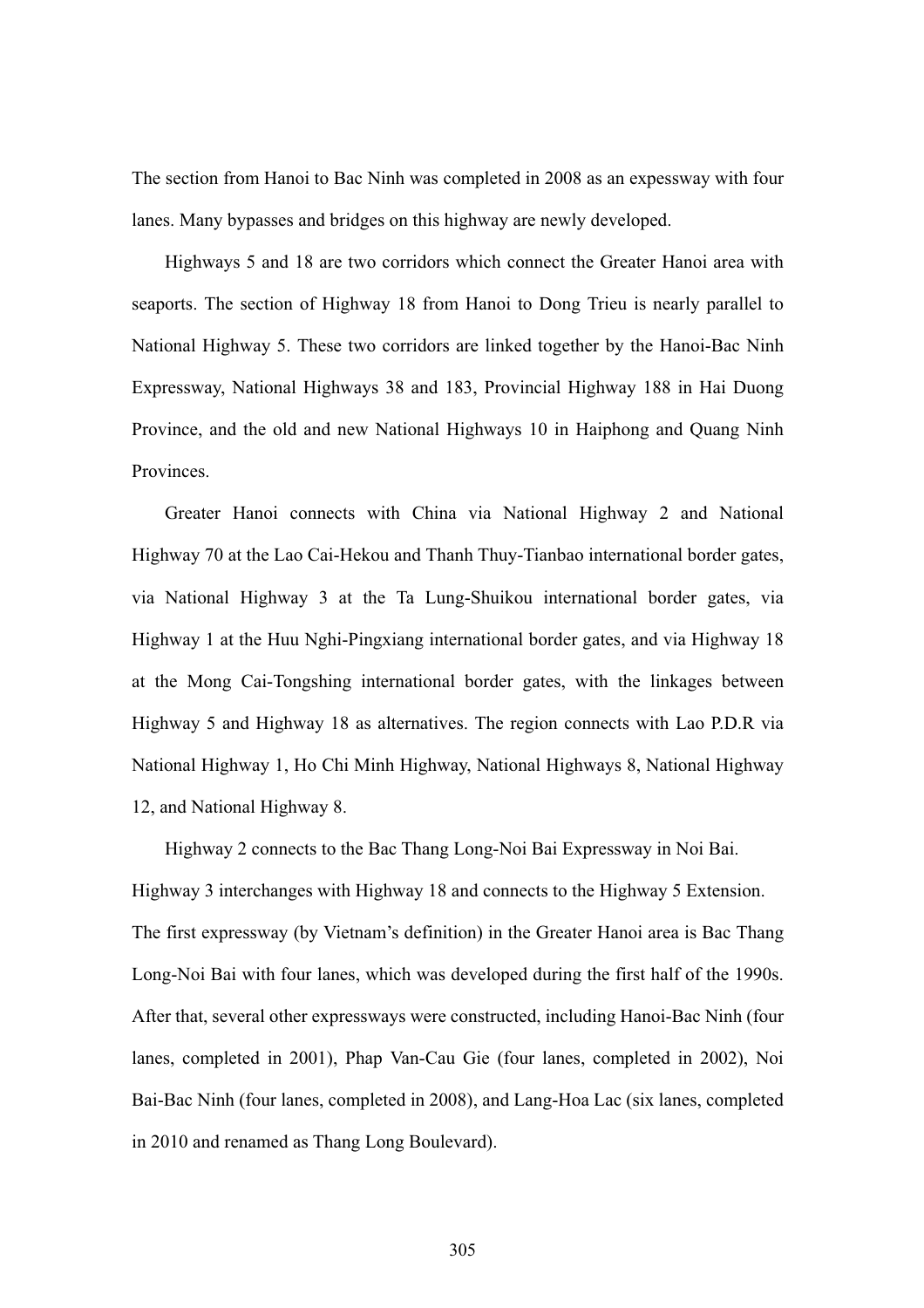In addition, the Hanoi-Thai Nguyen, Hanoi-Lao Cai, Hanoi-Haiphong and Cau Gie-Ninh Binh expressways are under construction. These are actually the first sections of National Highways 1, 2, 3, 5 and 18 from Hanoi extended to Northern Vietnam. A 105-kilometer Hanoi-Haiphong Expressway (aka Highway 5B) project was started simultaneously in Hanoi, Hung Yen, Hai Duong and Haiphong in February 2009.<sup>6</sup> This expressway will go from the north of Thanh Tri Bridge to Dinh Vu, Haiphong. It will be more convenient for container trailers than the current Highway 5. Furthermore, a highway from Tan Cang Dinh Vu Port (in Haiphong) to Ha Long City with an exchange to the Hanoi-Haiphong Expressway has been planned. This will shorten the route from Haiphong to Ha Long City by approximately 50 kilometers when compared to new Highway 10 and Highway  $18<sup>7</sup>$ 

The Noi Bai-Lao Cai Expressway project was started in the third quarter of 2008. Plans call for construction to be completed in 2012. In addition, the Government has approved the detailed planning of the North-South Expressway.<sup>8</sup> Moreover, the Hanoi-Lang Son, Noi Bai-Ha Long, Western (upgraded from Ho Chi Minh Highway) and Eastern expressways are at the design stage. $9$  Thang Long Expessway is going to

 $6$  VnExpress, "Khởi công tuyến cao tốc rộng nhất Việt Nam (To begin the largest expressway in Vietnam)," February 3, 2009. Retrieved on October 10, 2010, from

http://vnexpress.net/GL/Xa-hoi/2009/02/3BA0AE20/.

 $^7$  Báo Công thương, "Xây dựng tuyến đường nối Hạ Long với đường cao tốc Hà Nội - Hải Phòng (Construct a roadway to connect Ha Long to Hanoi-Haiphong Expressway)," October 20, 2010. Retrieved on October 20, 2010, from

http://www.baocongthuong.com.vn/Details/tin-tuc-su-kien/xay-dung-tuyen-duong-noi-ha-long-voi-duon g-cao-toc-ha-noi-hai-phong/32/0/39491.star.

 $^8$  Tuổi Trẻ, "Quy hoạch đường cao tốc Bắc Nam phía đông dài 1.811km (Plan of Eastern 1,811 kilometer-long North-South Expressway)," January 21, 2010. Retrieved on November 7, 2010, from http://tuoitre.vn/Chinh-tri-Xa-hoi/360020/Quy-hoach-duong-cao-toc-Bac-Nam-phia-dong-dai-1811km.h tml.

<sup>&</sup>lt;sup>9</sup> VnExpress, "Hà Nội sẽ có 8 tuyến tàu điện và nhiều đường cao tốc (There will be eight urban railway lines and many expressways in Hanoi)," October 30, 2010. Retrieved on October 30, 2010, from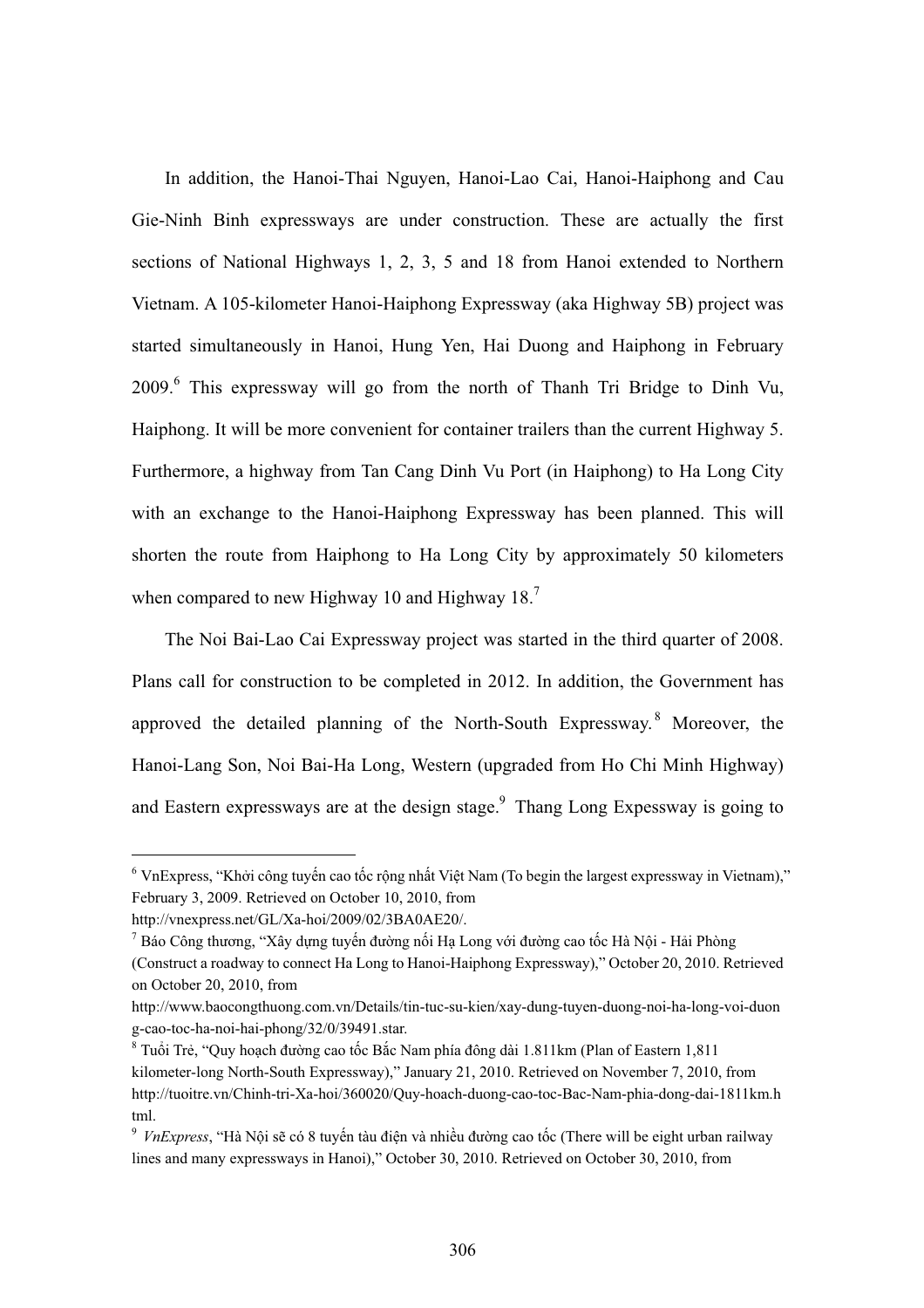be extended to Hoa Binh City.<sup>10</sup>

#### **3.2.2. Ring Roads**

Currently, there are three ring roads (numbered as 1, 2 and 3) in Hanoi. Besides, there are two projects for outer ring roads (4 and 5) in the Greater Hanoi area.

Ring Road 1, which was developed in the French colonial era, is now under renovation.

Ring Road 2, planned to extend about 46 kilometers across the Long Bien, Hai Ba Trung, Dong Da and Cau Giay urban districts, is now under construction from the existing inner roads. (In fact, Ring Road 2 was also developed in the colonial area but only sections in the south and southwest were completed.) The Vinh Tuy and Nhat Tan bridges carry Ring Road 2 across the Red River, and the Dong Tru Bridge carries it across the Duong River. Ring Road 2 overlaps some sections of Highway 5 and the Highway 5 Extension, connects to Highway 3, and interchanges with Highway 1.

Ring Road 3 extends 65 kilometers across the Cau Giay, Thanh Xuan and Hoang Mai urban districts and the Gia Lam, Dong Anh, Soc Son and Tu Liem rural districts of Hanoi. It crosses the Red River by the Thang Long Bridge to the north and the Thanh Tri Bridge to the south. The first phase of Ring Road 3's development has been completed, and the second phase is under way for an elevated urban expressway.<sup>11, 12</sup>

http://vnexpress.net/GL/Xa-hoi/2010/10/3BA224A3/.

<sup>&</sup>lt;sup>10</sup> Hànộimới, "Khởi công xây dựng đường cao tốc Hòa Lạc-TP Hòa Bình (To begin the construction of Hoa Lac-Hoa Binh City Expressway)," October 3, 2010. Retrieved on November 7, 2010, from http://www.hanoimoi.com.vn/newsdetail/quy\_hoach/381622/khoi-cong-xay-dung-duong-cao-toc-hoa-la ctp-hoa-binh.htm.

<sup>&</sup>lt;sup>11</sup> *Decision No. 90/2008/OD-TTg* dated 07/9/2008 of the Prime Minister of Vietnam approved the transportation planning of Hanoi until 2020.

<sup>&</sup>lt;sup>12</sup> Lao Động Newspaper, "Khởi động Dự án đường vành đai 3, giai đoạn 2 (Beginning of the second phase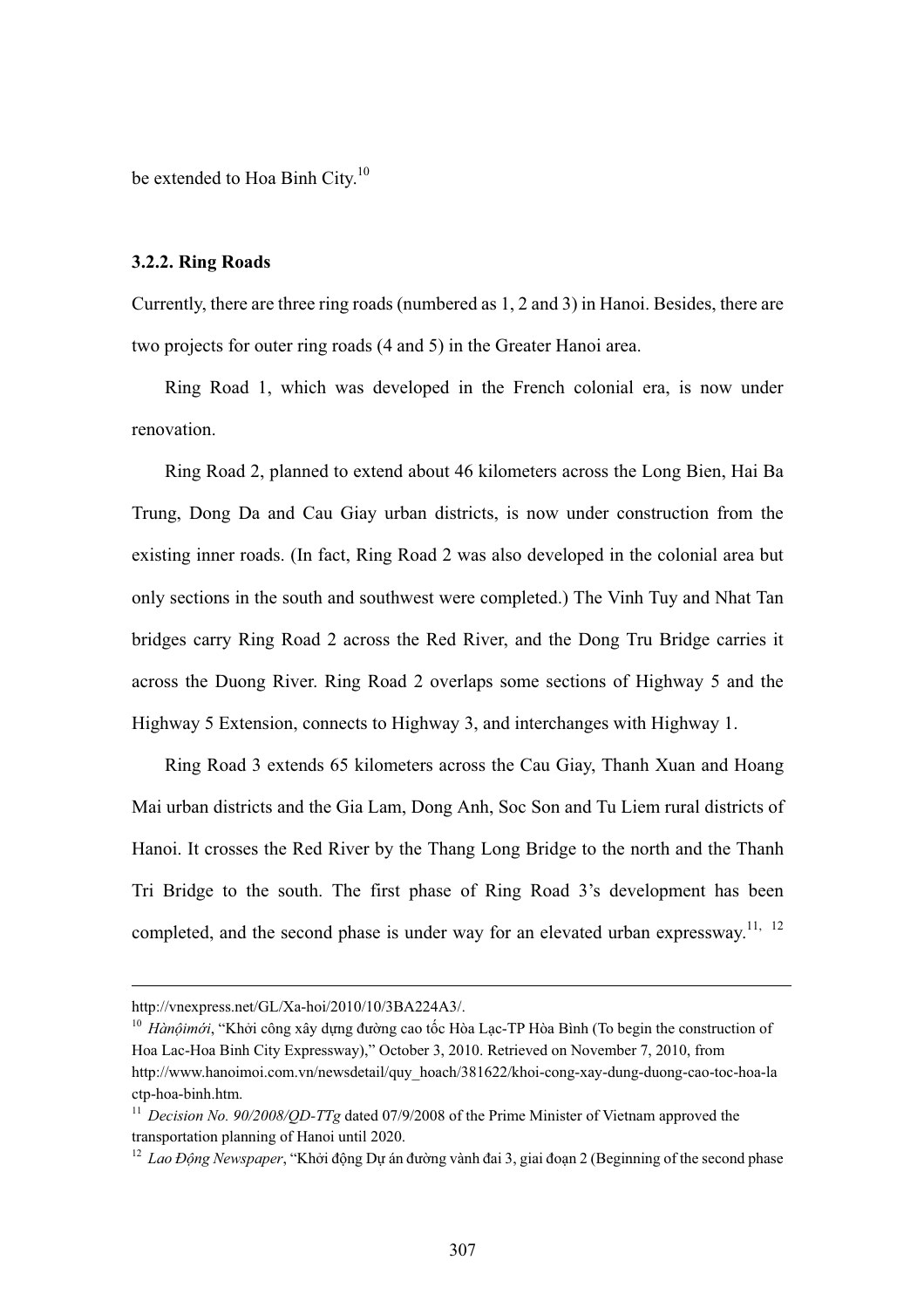Ring Road 3 links National Highways 1, 5 and 32 together and connects to the Lang-Hoa Lac, Bac Thang Long-Noi Bai, Hanoi-Bac Ninh and Phap Van-Cau Gie expressways.

Ring Road 4 will extend across the east of Vinh Phuc, the west of Bac Giang, the west of Bac Ninh, the north of Hung Yen and the south, west and north of Hanoi. The Ring Road 4 project began in October 2010 and is planned for completion in 2020. The main functions of this ring road are to link national highways and expressways at Hanoi and connect the industrial parks and townships adjacent to Hanoi.<sup>13</sup>

Ring Roads 2.5, 3.5 and 4.5 also are proposed by the Hanoi Government.

#### **3.2.3. Bridges**

 $\overline{a}$ 

Many new bridges have been constructed, most notably the Thanh Tri, Vinh Tuy, Phu Dong and Nhu Nguyet bridges (Table 2).

Several new bridges crossing the Red River will be constructed, including the Tu Lien Bridge (in the north of West Lake in Hanoi), Hong Ha Bridge (carries part of Ring Road 4 between Dan Phuong and Soc Son, both in Hanoi), Me So Bridge (Ring Road 4, linking Thanh Tri in Hanoi to Highway 5 and the Hanoi-Haiphong Expressway), Thuong Cat Bridge (Ring Road 4), and Vinh Thinh Bridge (connecting Son Tay in Hanoi with Vinh Phuc).

of Ring Road 3 project)," June 19, 2010. Retrieved on November 1, 2010, from

http://www.laodong.com.vn/Tin-Tuc/Khoi-dong-Du-an-duong-vanh-dai-3-giai-doan-2/2995.

<sup>&</sup>lt;sup>13</sup> VTCNews, "Hà Nội khởi công đường vành đai 4 vào tháng 10 (Hanoi is going to begin the construction of Ring Road 4 this October)," March 18, 2010. Retrieved on November 1, 2010, from

http://vtc.vn/2-242189/xa-hoi/ha-noi-khoi-cong-duong-vanh-dai-4-vao-thang-10.htm.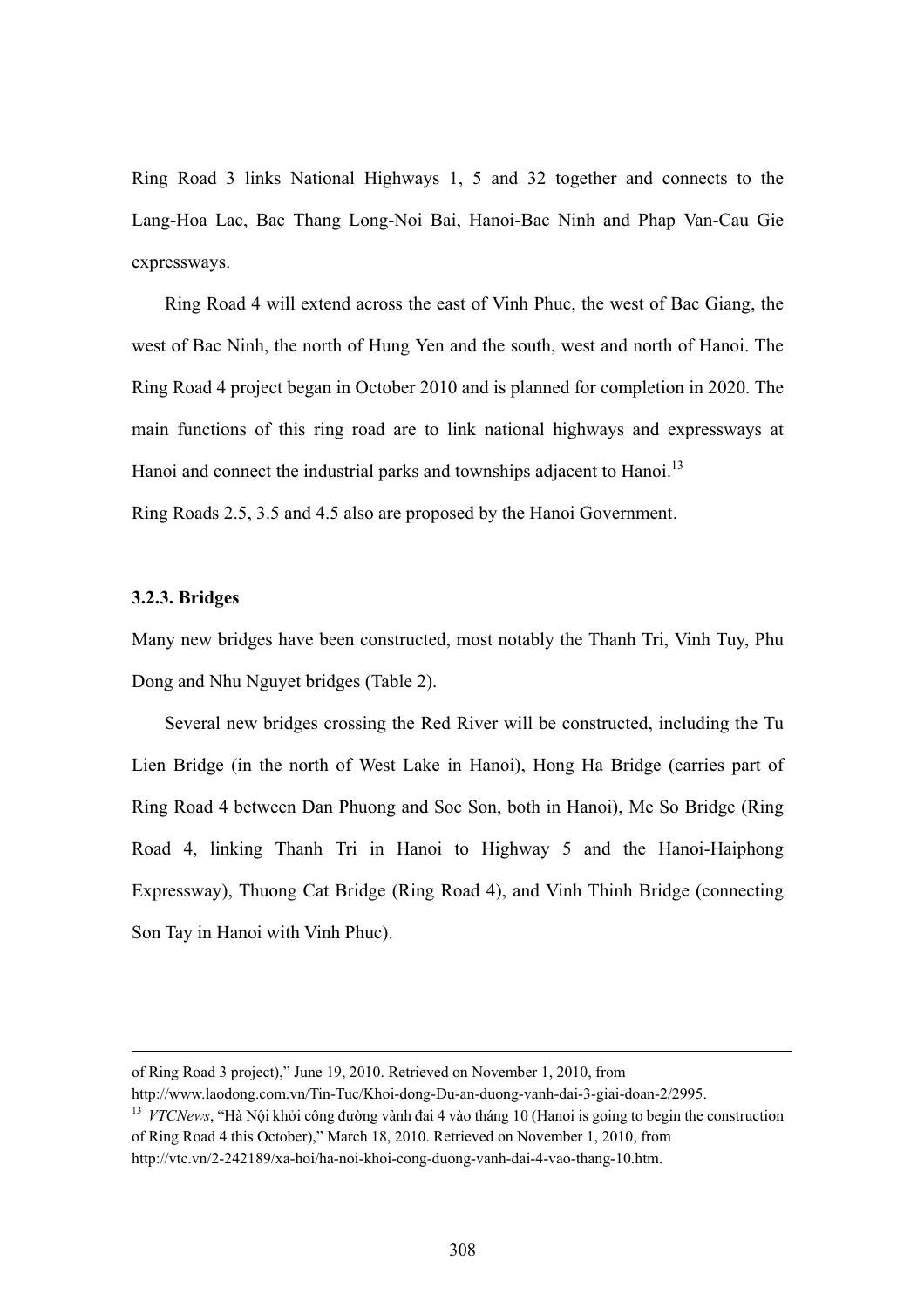| <b>Bridge</b> | <b>Crosses</b> | <b>Carries</b>       | Beginning date of | <b>Completion date</b> |
|---------------|----------------|----------------------|-------------------|------------------------|
|               |                |                      | construction      |                        |
| Phu Dong      | Duong          | New Highway 1        | 1998              | 2001                   |
| Nhu Nguyet    | Cau            | New Highway 1        | 1998              | 2001                   |
| Yen Lenh      | Hong           | Highway 38           | 2001              | 2004                   |
|               |                | Ring Road 5          |                   |                        |
| Pha Lai       | Thai           | Highway 18           | 2000              | 2005                   |
|               | Binh           |                      |                   |                        |
| Thanh Tri     | Hong           | Ring Road 3          | 2002              | 2007                   |
| Vinh Tuy      | Hong           | Ring Road 2          | 2005              | 2009                   |
| Dong Tru      | Duong          | Extending Highway 5, | 2006              | Under construction     |
|               |                | Ring Road 2          |                   |                        |
| Phu Dong II   | Duong          | New Highway 1        | 2008              | Under construction     |
| Nhat Tan      | Hong           | Ring Road 2          | 2009              | 2012                   |

#### **Table 2: Important Bridges in the Greater Hanoi Area**

*Source*: Survey results conducted by Institute of World Economics and Politics (IWEP).

#### **3.3. Railways**

The Greater Hanoi area possesses Vietnam's most-developed railway network. Its routes include Hanoi-Haiphong (from Hanoi across Hung Yen and Hai Duong to Haiphong going parallel to National Highway 5), Hanoi-Dong Dang (from Hanoi across Bac Ninh and Bac Giang to Lang Son), Hanoi-Ho Chi Minh City (from Hanoi southward to Ho Chi Minh City), Hanoi-Lao Cai (from Hanoi across Vinh Phuc, Phu Tho and Yen Bai to Lao Cai), and Hanoi-Quan Trieu (connecting Hanoi and Thai Nguyen). There is also a rail line which connects Pha Lai to Bai Chay and extends parallel to National Highway 18.

There is an outer railway ring route which extends across Bac Hong, Phu Dien, Tay Mo, Ha Dong, Ngoc Hoi, Yen So, Cu Khoi, Phu Dong, Yen Thuong and Dong Anh (Table 3).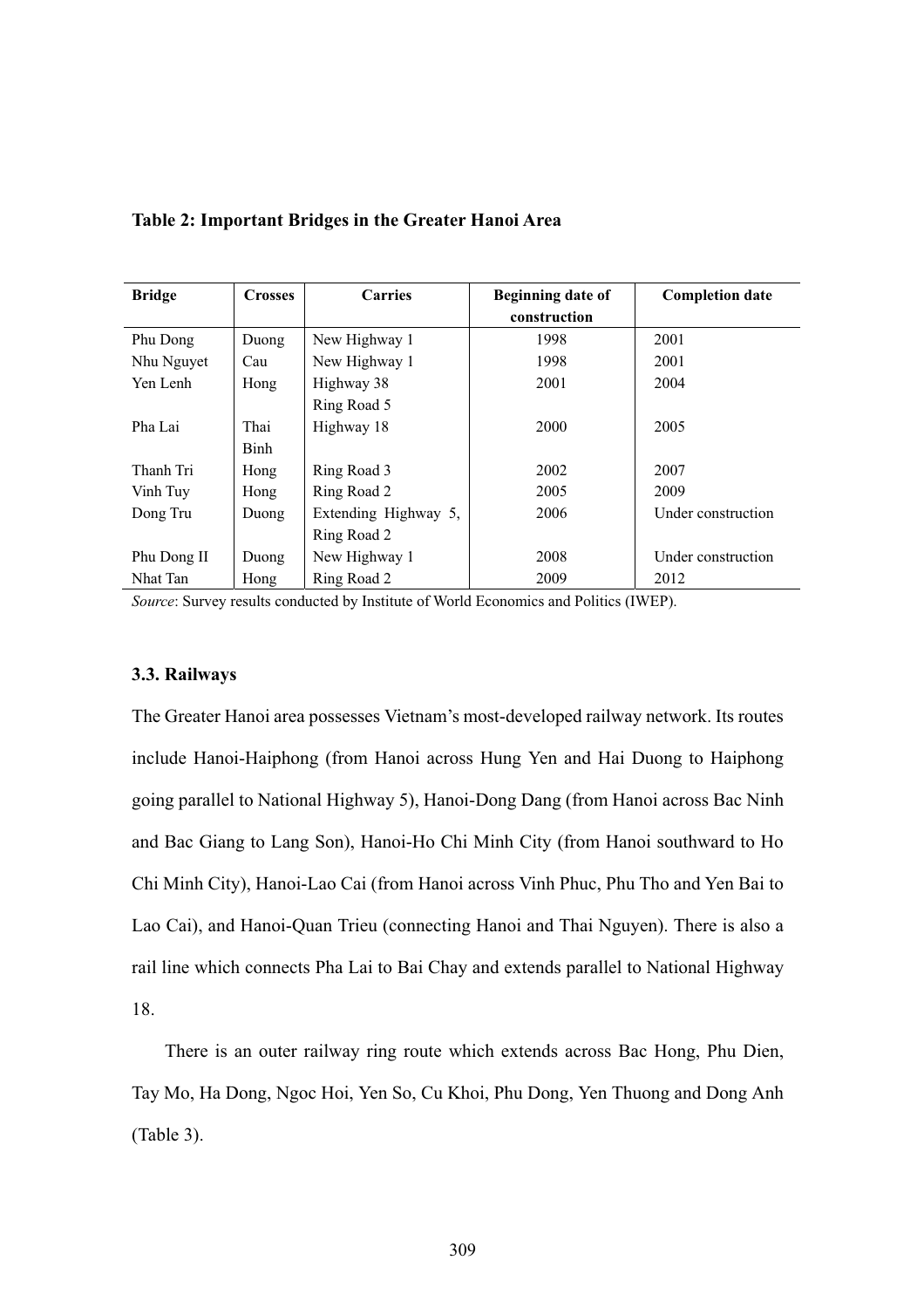| <b>Rail route</b>     | Gauge (mm) | Length (km)      | <b>Beginning date</b> | Opened |
|-----------------------|------------|------------------|-----------------------|--------|
|                       |            |                  | of construction       |        |
| Hanoi-Haiphong        | 1,000      | 90               | 1901                  | 1902   |
| Hanoi-Lang Son        | Dual       | $163 \text{ km}$ | 1889                  | 1903   |
| (Lang Son-Pingxiang)  |            |                  |                       | 1955   |
| Hanoi-Lao Cai         | 1,000      | 294              | 1901                  | 1906   |
| Hanoi-Ho Chi Minh     | 1,000      | 1,726            | 1900                  |        |
| Hanoi-Thai Nguyen     | Dual       | 75               | 1959                  | 1960   |
| Thai Nguyen-Bac Giang | 1,435      | 69               | 1970                  |        |
| Bac Giang-Ha Long     | Dual       | 106              | 1970                  |        |

#### **Table 3: Railway routes in Greater Hanoi Area**

*Source*: Survey results conducted by Institute of World Economics and Politics (IWEP).

While roads have been upgraded over the past 20 years, the railways have not, except for replacing all the steam locomotives with diesel locomotives. Basically, the rail gauge is 1,000 mm. Even the new railway projects are implemented with the intention of continuing to use some sections of 1,000 mm gauge. The average speed of a cargo train is about 50 km/h. The shortage of facilities for handling cargo in railway stations, complicated procedures, narrow station yards, and a lack of railroad cars for containers are hindrances. While industrial parks are often located in suburbs and near the small railway stations, the main stations are right in the heart of downtown in the cities. For enterprises, even though rail transport is cheaper than trucks, it takes much more time. Therefore, container transport by rail is rarely done.

The 128-kilometer Yen Vien-Cai Lan Rail Route project was started in February  $2007$ <sup> $14$ </sup> This route's primary function is to transport goods from Hanoi and other

<sup>&</sup>lt;sup>14</sup> Công an nhân dân, "Khởi công xây dựng tuyến đường sắt Yên Viên - Phả Lại - Hạ Long - Cái Lân (Beginning the construction of Yen Vien - Pha Lai - Ha Long - Cai Lan Rail Route)," February 25, 2008. Retrieved on October 29, 2010, from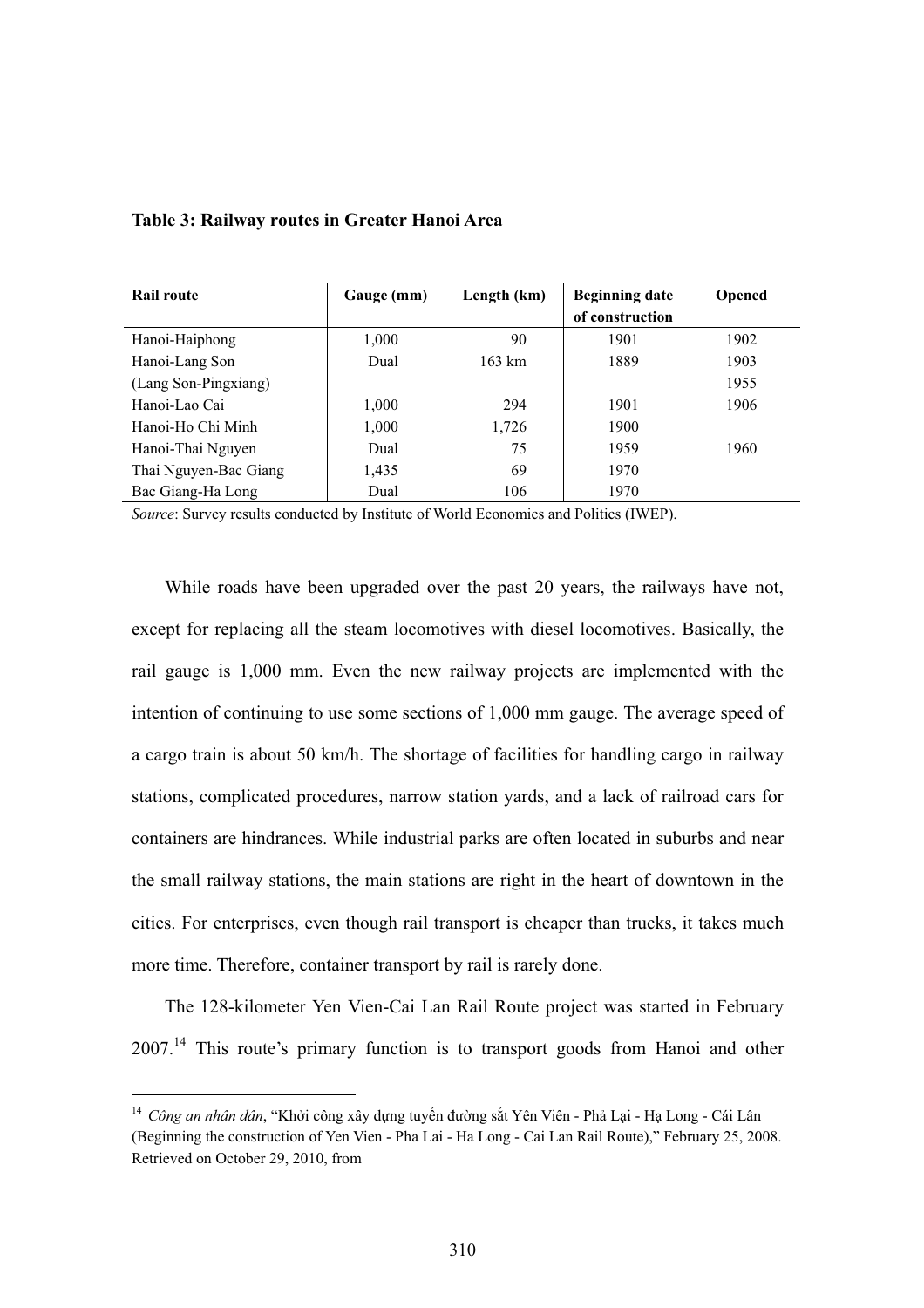localities to Cai Lan Port.<sup>15</sup> From 2020, the Hanoi-Haiphong Rail Route will be electrified.

#### **3.4. Inland Waterways**

Inland waterways play a crucial role in conveying commodities such as rice, fertilizers, iron-steel, minerals, gasoline and diesel, sand and stone in the Greater Hanoi area. Barges up to 1,000 tons are the main vehicles.

There are inland water routes in the area, including the Hanoi-Ha Giang Route in the Red and Lo rivers, the Hanoi-Haiphong Route in the Red, Luoc, Duong, Thai Binh and Cam rivers, the Hanoi-Ba Lat River Mouth Route in the Red River, the Hanoi-Thai Binh Route in the Red and Luoc rivers, and the Hanoi-Ninh Binh Route in the Day River. The unstable depths of rivers and the low capacity of ports and berths, however, limit waterway transport, especially for container movement and loading.

Every province in the Greater Hanoi region has ports for inland waterways. In the entire area, currently there are 21 cargo ports and two ports for passengers (Table 4). In addition, at least four cargo ports will be developed by 2020. The ports of Hanoi and Khuyen Luong (both in the Red River, Hanoi) are hub ports for the area. For container shipping, currently there is only Khuyen Luong Port.

This facility has, however, only four berths, four container cranes, about 20,000 square meters of container store and 50,000 square meters of container yard. Besides, the roads accessing the port are very poor. New inland container terminals are planned, including one in the Red River at Gia Lam, Hanoi, which has been approved by

http://ca.cand.com.vn/vi-vn/thoisuxahoi/tintucsukien/2008/2/123348.cand.

<sup>&</sup>lt;sup>15</sup> Công an nhân dân, "Dự án đường sắt Yên Viên-Hạ Long: Liên tục lỡ tiến độ (Project of Yen Vien-Ha Long does not continuously match the planned schedule)," June 30, 2010. Retrieved on October 29, 2010, from http://ca.cand.com.vn/vi-vn/bandocvaCAND/DTtheoyeucau/2008/8/165033.cand.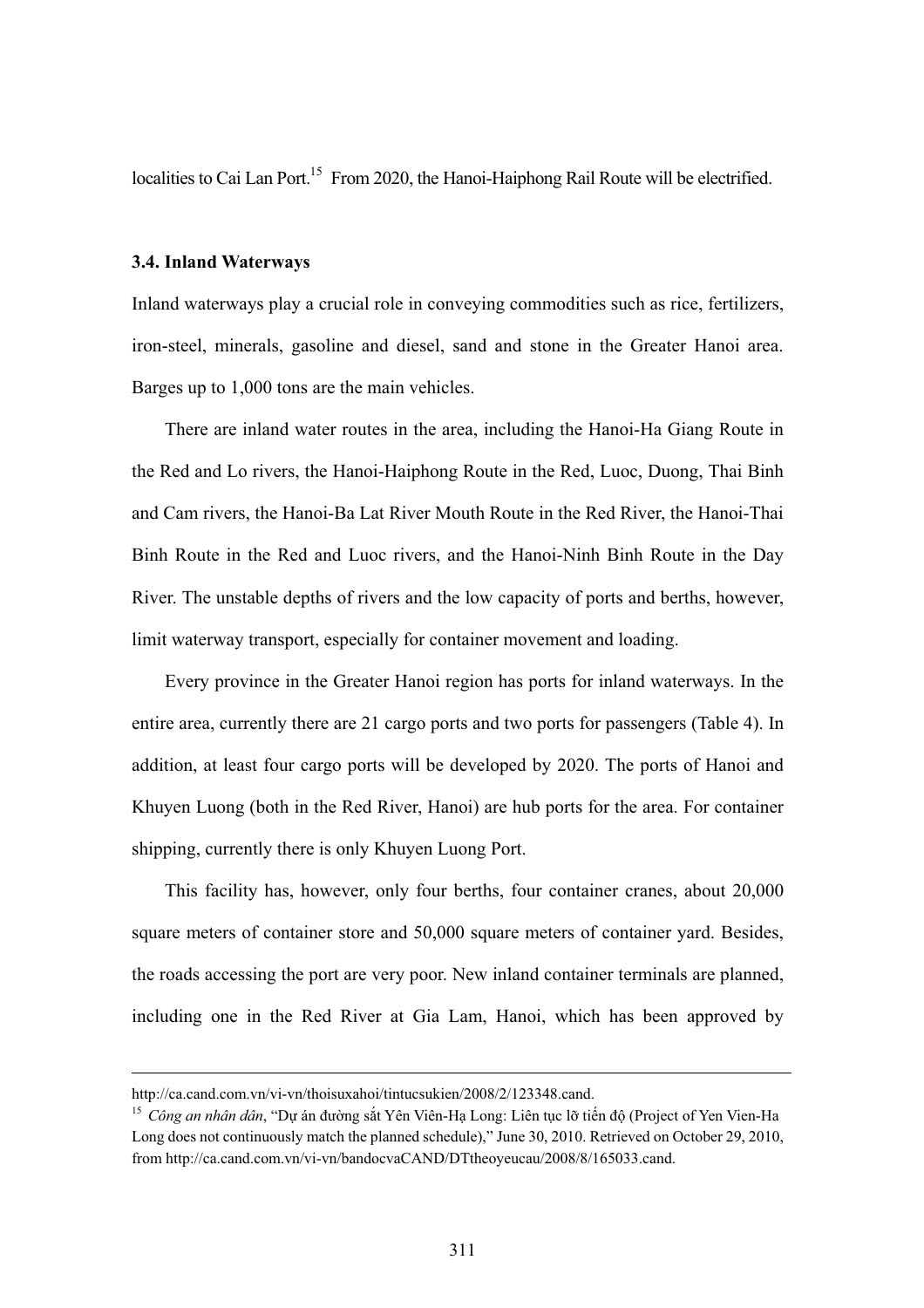# **Table 4: River Ports in Greater Hanoi Area According a Plan of Ports Expansion**

# **and New Development until the Year of 2020**

|                | <b>River port</b>  | <b>Province</b> | Largest size of<br>ship/barge | Capacity                  |
|----------------|--------------------|-----------------|-------------------------------|---------------------------|
| $\mathbf I$    | For cargo          |                 | (tons)                        | (thousands tons/year)     |
| $\mathbf{1}$   | Hanoi              | Hanoi           | 1,000                         | 500                       |
| $\overline{2}$ | Khuyen Luong       | Hanoi           | 1,000                         | 1,680                     |
| 3              | Phu Dong           | Hanoi           | 600                           | 1,100                     |
| 4              | Chem               | Hanoi           | 400                           | 400                       |
| 5              | Bac Hanoi (new)    | Hanoi           | 400                           | 2,000                     |
| 6              | Son Tay            | Hanoi           | 300                           | 400                       |
| 7              | Hong Van           | Hanoi           | 400                           | 300                       |
| 8              | Chu Phan           | Vinh Phuc       | 200                           | 800                       |
| 9              | Duc Bac            | Vinh Phuc       | 200                           | 500                       |
| 10             | Vinh Thinh         | Vinh Phuc       | 400                           | 500                       |
| 11             | Nhu Thụy           | Vinh Phuc       | 400                           | 500                       |
| 12             | Hung Yen           | Hung Yen        | 1,000                         | 350                       |
| 13             | <b>Trieu Duong</b> | Hung Yen        | 400                           | 300                       |
| 14             | Me So              | Hung Yen        | 1,000                         | 350                       |
| 15             | Nhu Trac (new)     | Ha Nam          | 600                           | 200                       |
| 16             | Dap Cau            | <b>Bac Ninh</b> | 200                           | 500                       |
| 17             | Duc Long           | <b>Bac Ninh</b> | 200                           | 300                       |
| 18             | Ben Ho             | <b>Bac Ninh</b> | 200                           | 300                       |
| 19             | Kenh Vang          | <b>Bac Ninh</b> | 200                           | 300                       |
| 20             | Cong Cau           | Hai Duong       | 600                           | 500                       |
| 21             | Hoa Binh           | Hoa Binh        | 300                           | 550                       |
| 22             | Ba Cap             | Hoa Binh        | 200                           | 250                       |
| 23             | Ben Ngoc           | Hoa Binh        | 200                           | 300                       |
| $\mathbf{I}$   |                    |                 | <b>Seats</b>                  | <b>Thousands times of</b> |
|                | For passenger      |                 |                               | passengers/year           |
| $\mathbf{1}$   | Hanoi              | Hanoi           | 100                           | 322                       |
| $\overline{2}$ | Hung Yen           | Hung Yen        | 100                           | 100                       |

*Source*: Decision 13/2008/QD-BGTVT issued on August 06, 2008 by Minister of Transportation on approving the revised master plan of inland water transport of Vietnam till 2020.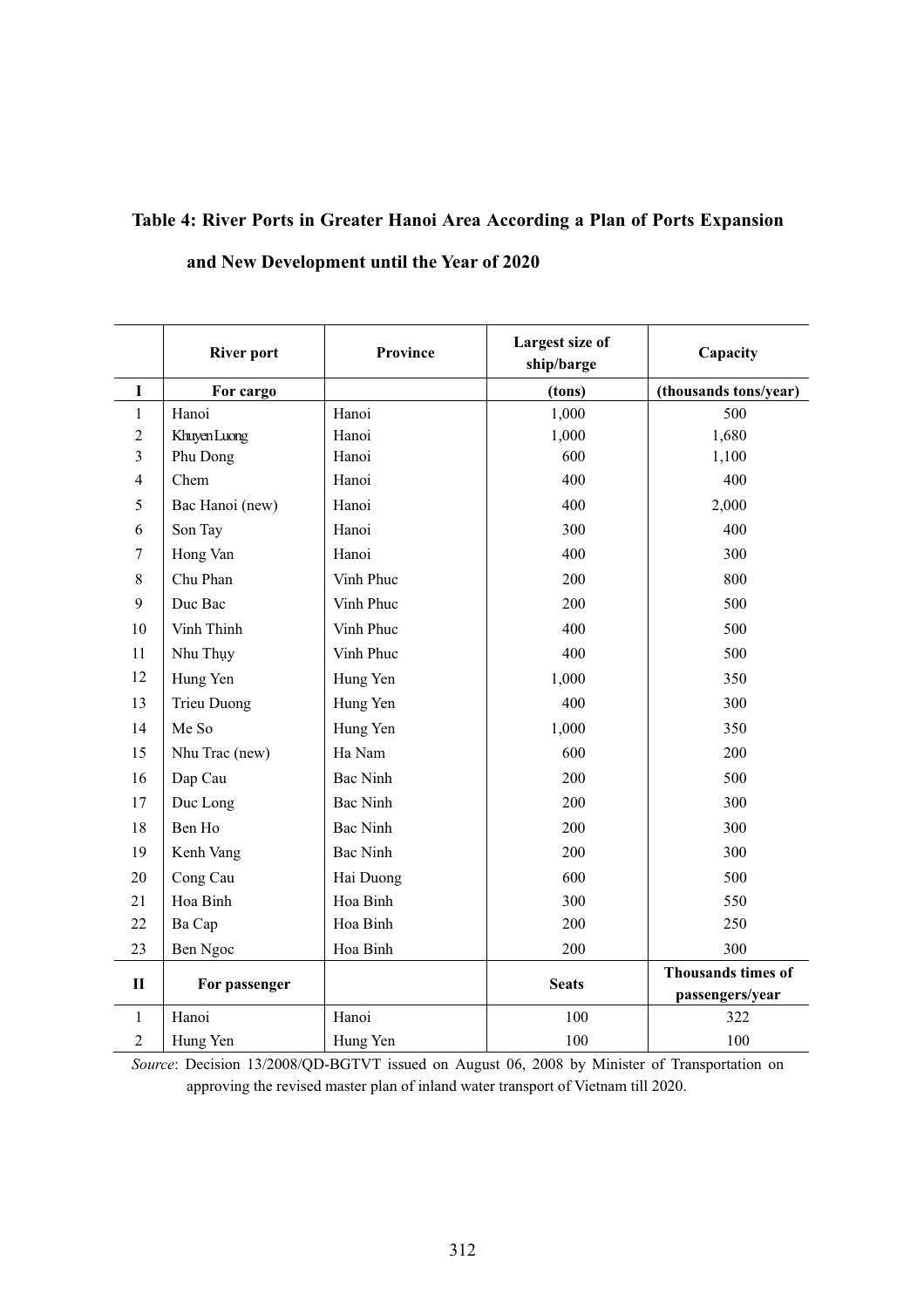Vietnam's Prime Minister, and another in the Duong River adjacent to the Yen Phong (Viglacera) industrial park.<sup>16, 17</sup>

#### **3.5. Mass Transit Systems**

During the 1990s, Hanoi's bus system declined due to competition from motorbikes and cuts in the subsidies for state-owned bus companies. In the early 2000s, however, the bus system returned to rapid growth. Ridership increased from 1.2 million trips per month in 2001 to 24 million in 2006.<sup>18</sup> Today, the Greater Hanoi area has the most-developed public bus system in Vietnam, with 60 routes in Hanoi and seven high-frequency all-day routes from Hanoi to Bac Giang, Bac Ninh, Hai Duong, Hung Yen and Phu Ly cities as well as to Thuan Thanh Township. There are five companies which provide bus service with "Minibus" painted in red and yellow. Hanoi has, however, only one bus lane, which is between Ha Dong and Ring Road 2. The bus riding trips account for only 10% of total trips. $19$ 

Two rapid bus routes are planned for development in Hanoi by 2020.

As for coach transport, currently there are five coach terminals: My Dinh, Giap Bat, Nuoc Ngam, Luong Yen and Ha Dong. Other provinces in the region have their

<sup>&</sup>lt;sup>16</sup> Diễn đàn doanh nghiệp, "Hà Nội xây dựng cảng container (Hanoi to develop an inland container deport)," April 14, 2004. Retrieved on October 29, 2010, from

http://dddn.com.vn/31770cat119/ha-noi-xay-dung-cang-container.htm.

 $17$  *InfoTV*, "Sẽ xây dựng cảng container nội địa tại KCN Yên Phong (An inland container port will be developed in Yen Phong industrial park)," February 22, 2010. Retrieved on October 29, 2010, from http://infotv.vn/index.php/bat-dong-san/qui-hoach-du-an/42139-se-xay-dung-cang-container-noi-dia-taikcn-yen-phong.

<sup>&</sup>lt;sup>18</sup> World Bank (2007), Vietnam - Hanoi Urban Transport Development Project, Hanoi, World Bank. Available online at

http://207.190.239.143/uploadedFiles/Documents/Project\_Proposals\_For\_Endorsem/GEF-HUTD%20C EO%20endorsement%20July%202007(2).pdf. Page 17.

 $19$  Ibid.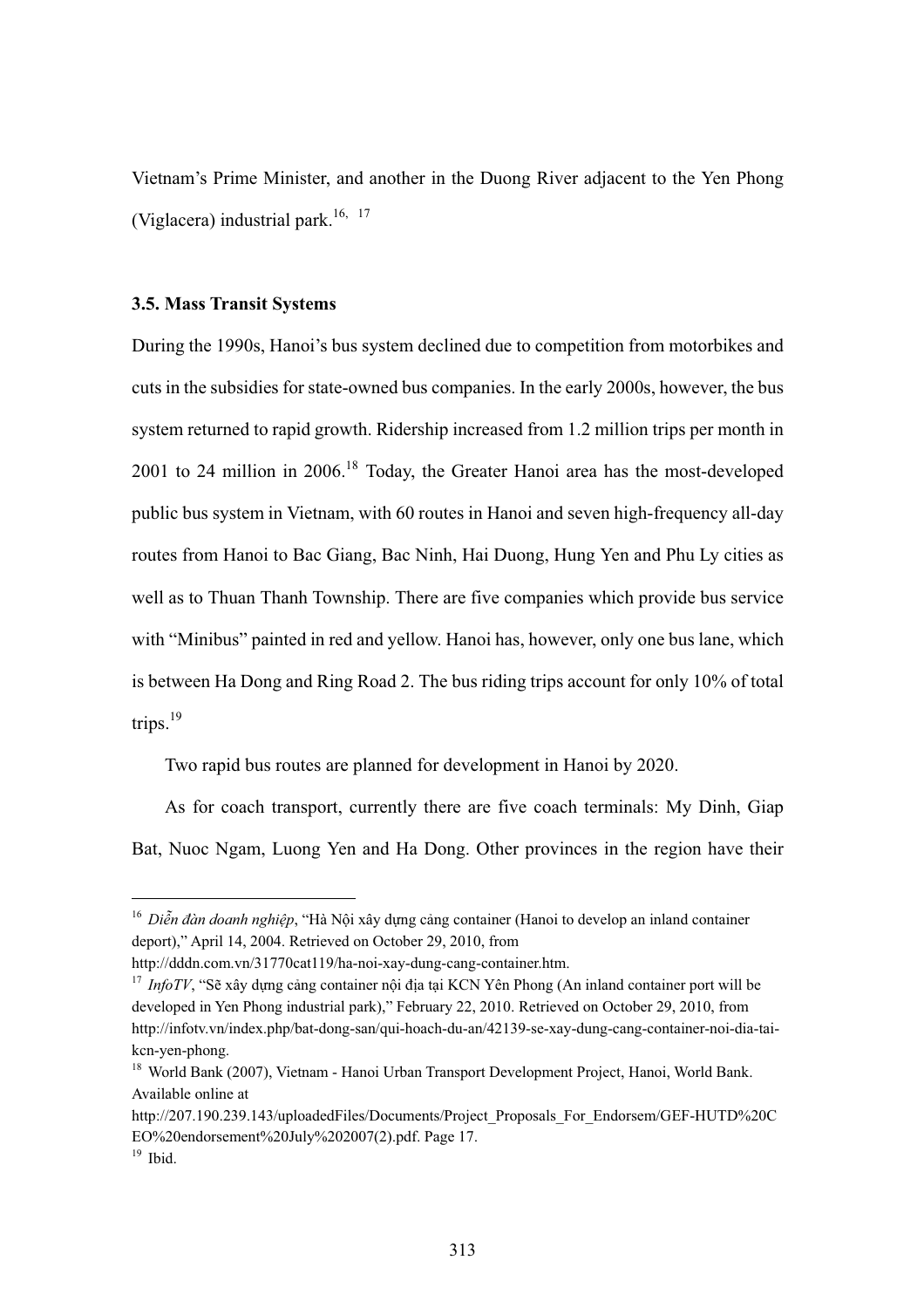own coach terminal in their capital cities. Coach service is provided by plenty of small and micro private enterprises using 16 to 29-seat minicoachs. They have established many coach routes between Hanoi and other localities in Vietnam.

In the transportation planning for Hanoi through 2020, the Vietnam Government has approved an urban rail transit system which will consist of five lines. The system is now in the pilot phase with the construction of Line 2 and Line 3 officially starting in September 2010. The 12.5-kilometer Line 2 will consist of a 4-kilometer underground rail (from Kim Ma to the Hanoi Railway Station) and a 8.5-kilometer ground rail. Meanwhile, the 13.05-kilometer Line 3 will be an elevated light rail. The two lines will interchange in Cat Linh. In fact, ground was broken several years ago but the project could not proceed due to problems in site clearance work.

#### **3.6. Pedestrian Walkways and Bicycle Paths**

 $\overline{a}$ 

One of the problems that emerged during the rapid urbanization of Hanoi was that not enough walkways for pedestrians were developed. The sidewalks are occupied by street vendors and parked motorbikes. During traffic congestion, motorbike drivers even ride on the sidewalks.

The first pedestrian bridge, constructed in 2007, is the one on Giai Phong Road at the front of Bach Mai Hospital. Since then, the Hanoi Government has planned 20 pedestrian bridges as part of the project to celebrate Hanoi's millennial anniversary, and six of these have already been constructed. Although there is high demand for pedestrian bridges, few of the completed ones are well utilized because their locations are not good.<sup>20, 21, 22</sup> Besides, their poor designs are much criticized. Most of them

<sup>&</sup>lt;sup>20</sup> Công *an nhân dân*, "Hà Nội chọn địa điểm xây cầu vượt cho người đi bộ còn chưa hợp lý (Hanoi chose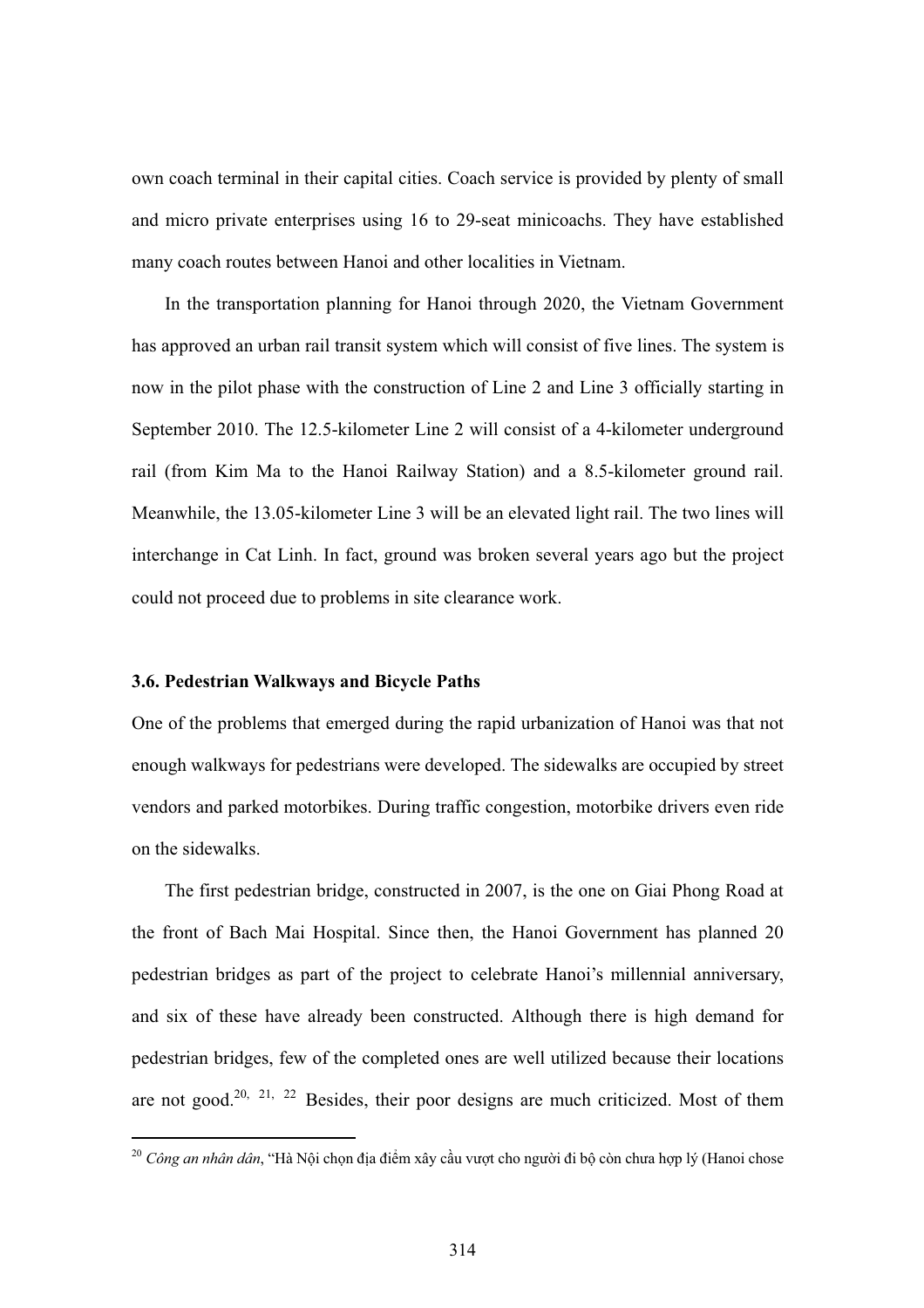are for pedestrians only and not for cyclists.

There are also about 20 bicycle and pedestrian tunnels which have been developed since 2002. Currently, those in road junctions are little used, and the ones on Ring Road 3 are also not used. Some tunnels are mainly used as playgrounds or jogging paths. Some are occupied by homeless people, street vendors and motorbike keepers. Others are flooded with wastewater or rain water. Some are even are locked.<sup>23, 24</sup> Besides pedestrian crosses at junctions, there are also a lot of crosswalks at other points on busy roads. Few of them, however, are equipped with priority crosswalk signals, of which the first were installed in 2005. Motorists in the Greater Hanoi area do not give the right of way to pedestrians using pedestrian crossings. Moreover, pedestrians often lack the patience to wait until signals turn green.

#### **3.7. Other Urban Transportation Infrastructure**

 $\overline{a}$ 

Hanoi started projects for road interchanges in the inner city during the early 2000s.

Currently, inner Hanoi has about 10 such interchanges, most of them along Ring Roads 2

poor locations for pedestrian bridges," August 02, 2010. Retrieved on October 29, 2010, from http://www.cand.com.vn/vi-VN/xahoi/2010/8/134794.cand.

<sup>&</sup>lt;sup>21</sup> Kinh tế đô thị, "Nhiều cầu vượt được xây dựng không đúng vị trí (Most pedestrian bridges are constructed at unsuitable places)," August 10, 2010. Retrieved on October 29, 2010, from http://www.ktdt.com.vn/newsdetail.asp?NewsId=236039&CatId=48.

<sup>&</sup>lt;sup>22</sup> VietnamPlus, "Cầu vượt bộ hành Hà Nội: Bao giờ hết dở dang? (Pedestrian bridges in Hanoi: when pedestrians will say OK?)" August 10, 2010. Retrieved on October 29, 2010, from

http://www.vietnamplus.vn/Home/Cau-vuot-bo-hanh-Ha-Noi-Bao-gio-het-do-dang/20108/55985.vnplus. <sup>23</sup> VietnamPlus, "Hầm đường bộ ở Hà Nội rơi vào cảnh ... chợ chiều (Hanoi's pedestrian tunnels are rarely used)," August 28, 2010. Retrieved on October 29, 2010, from

http://www.vietnamplus.vn/Home/Ham-duong-bo-o-Ha-Noi-roi-vao-canh-cho-chieu/20108/58205.vnplu s.

<sup>&</sup>lt;sup>24</sup> Biên phòng, "Hà Nội, người đi bộ bỏ qua hầm bộ hành, vì sao? (Hanoi: Why people do not use pedestrian tunnels?)" Retrieved on October 29, 2010, from

http://www.bienphong.com.vn/nd5/detail/phap-luat/doi-song-phap-luat/ha-noi-nguoi-di-bo-bo-qua-hambo-hanh-vi-sao/38134.037064.html.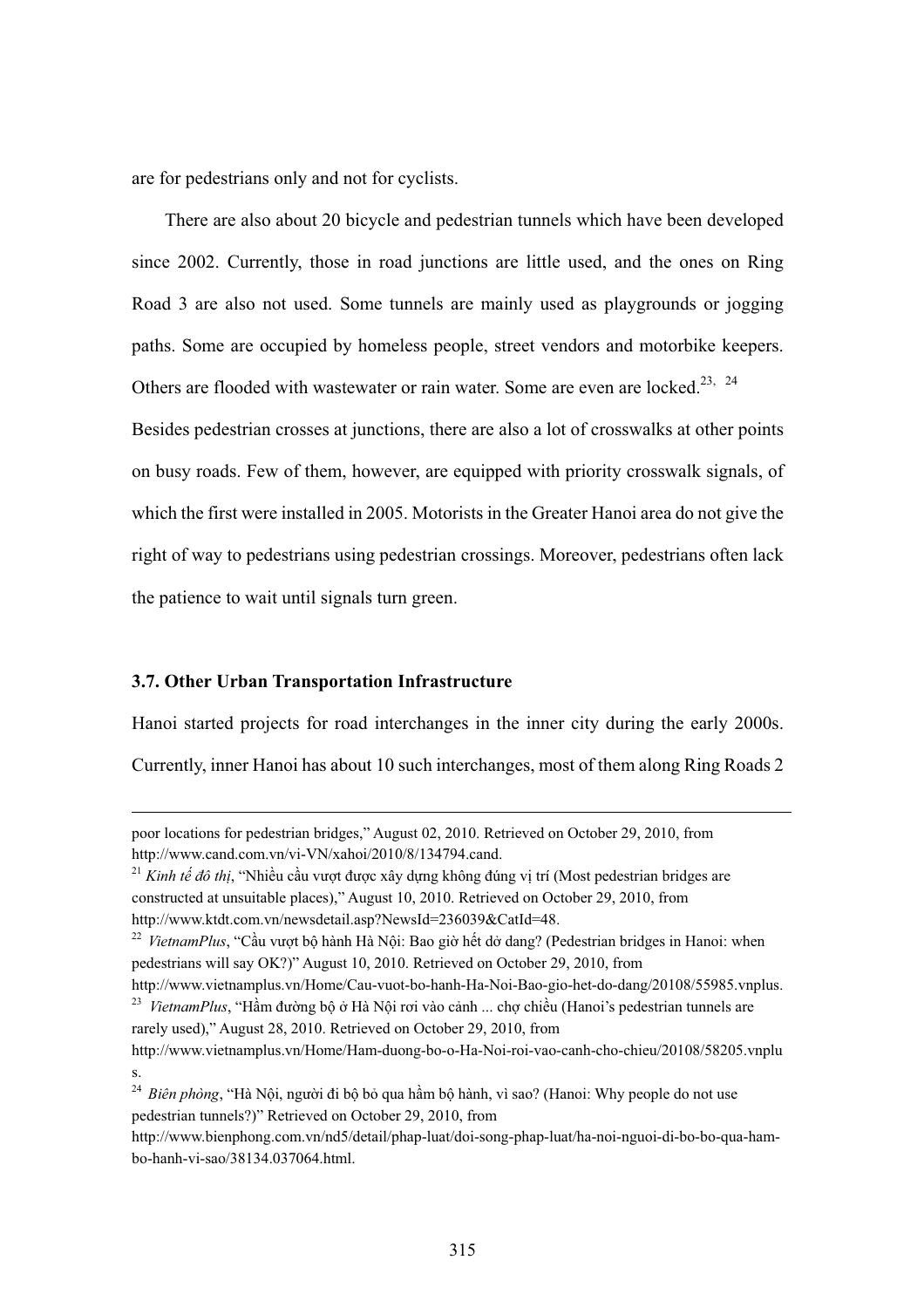and 3. In addition, a road tunnel was opened in June 2009. These infrastructures have had a large positive impact on controlling traffic congestion in Hanoi.

## **4. PORTS**

#### **4.1. Airports**

During the French colonial period, Hanoi's Bach Mai Airport was built in 1929, serving domestic flights in Indochina, and its Gia Lam Airport was built in 1936, for international flights to Paris, Yunnan, Hong Kong and Tokyo. During the Indochina War, both airports were repeatedly attacked by Vietnam's army.

Gia Lam Airport, located north of the Red River and east of Hanoi, used to be the main airport in Hanoi and Northern Vietnam. Currently, it serves only helicopter flights, including those for travel purposes.

Since 1978, Noi Bai Airport also north of the Red River has served as the main airport, with construction of the Thang Long Bridge connecting Hanoi and the airport. Noi Bai Airport was upgraded once in the first half of the 1990s, with expansion of the old international terminal from 900 to 5,000 square meters. In 2001, the new terminal T1 (three floors and a basement with a total area of 90,000 square meters) was put into use. The old terminal was converted into a cargo facility. Runways and aprons were also expanded.

Currently, the airport has two parallel 45-meter-wide runways, which are separated by a distance of 250 meters. There is a civil taxiway, a 94,100-square-meter apron at the west of terminal T1, a 44,000-square-meter apron at the east of Terminal 1, a 21,800-square-meter apron, a 18,600-square-meter apron for the cargo terminal, and 24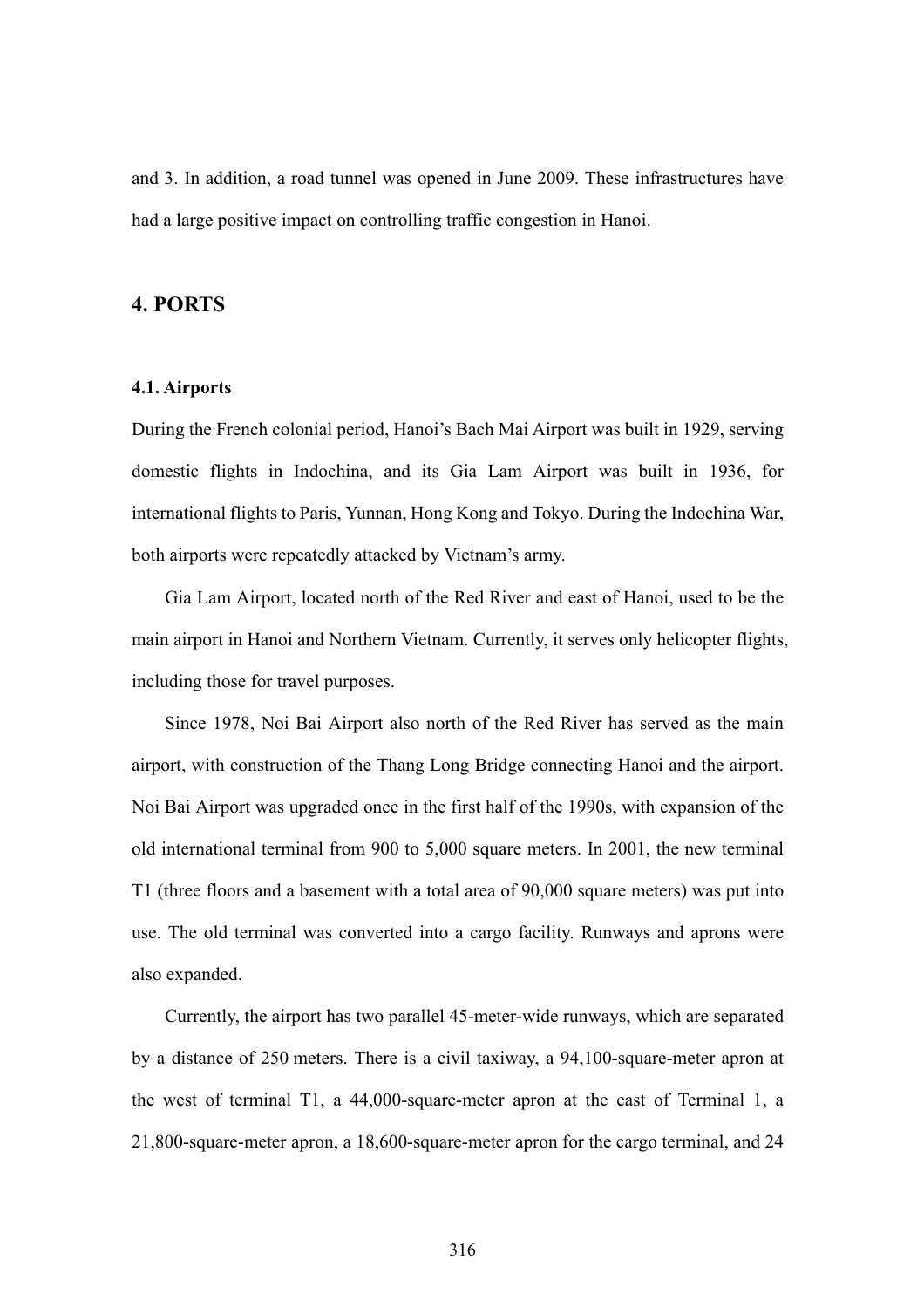parking positions with six for Airbus A321-size aircraft, three for Boeing B747-size aircraft and two for Boeing B767-size aircraft.<sup>25</sup> There are two warehouses for cargo and a cargo terminal which is only 12,800 square meters wide. The ordinary cargo warehouse is small at just about 4,000 square meters. Loading capacity is 1.2 million tons per year.

The construction project for passenger-cargo terminal T2 is expected to begin in early 2011, with completion in 2013. It has currently finished the site clearance phase. This terminal is located at the south of Terminal 1 and is also along the Bac Thang Long-Noi Bai Expressway. Noi Bai Airport will be connected to inner Hanoi by an urban railway line and the new Nhat Tan-Noi Bai Expressway.

There is still an airport shortage for the Greater Hanoi area. There are two airports for passengers and cargo. Cat Bi Airport is in Haiphong and only serves flights between Haiphong and Ho Chi Minh City. Noi Bai Airport is in the northwest of Greater Hanoi. The Vietnam Government is studying development of a large new international airport (50-80 million passengers per year) for Northern Vietnam. The airport would be located on the axis of Hanoi-Haiphong. Tien Lang (Haiphong)<sup>26</sup> and Thanh Mien (Hai Duong)<sup>27</sup> are being considered as locations for the new airport.

 $\overline{a}$ 

<sup>26</sup> VnEconomy, "Sớm trình phương án tối ưu về sân bay quốc tế tại Hải Phòng (Urgent to submit the optimal plan of an international airport in Haiphong)," May 13, 2010. Retrieved on November 6, 2010, from

<sup>&</sup>lt;sup>25</sup> "Giới thiệu về Cảng hàng không quốc tế Nội Bài (Introduction on Noi Bai International Airport)," in the official website of North Airports Corporation**.** Retrieved from

http://nacorp.com.vn/32/198/553/1221.html on October 30, 2010.

http://vneconomy.vn/20100513105323394P0C9920/som-trinh-phuong-an-toi-uu-ve-san-bay-quoc-te-taihai-phong.htm.

<sup>&</sup>lt;sup>27</sup> VietNamNet, "Cảng hàng không quốc tế mới: Hải Dương 'đắc địa' (Hai Duong is a good location for a new international airport)," November 20, 2007. Retrieved on November 6, 2010, from http://vietnamnet.vn/xahoi/2007/11/755744/.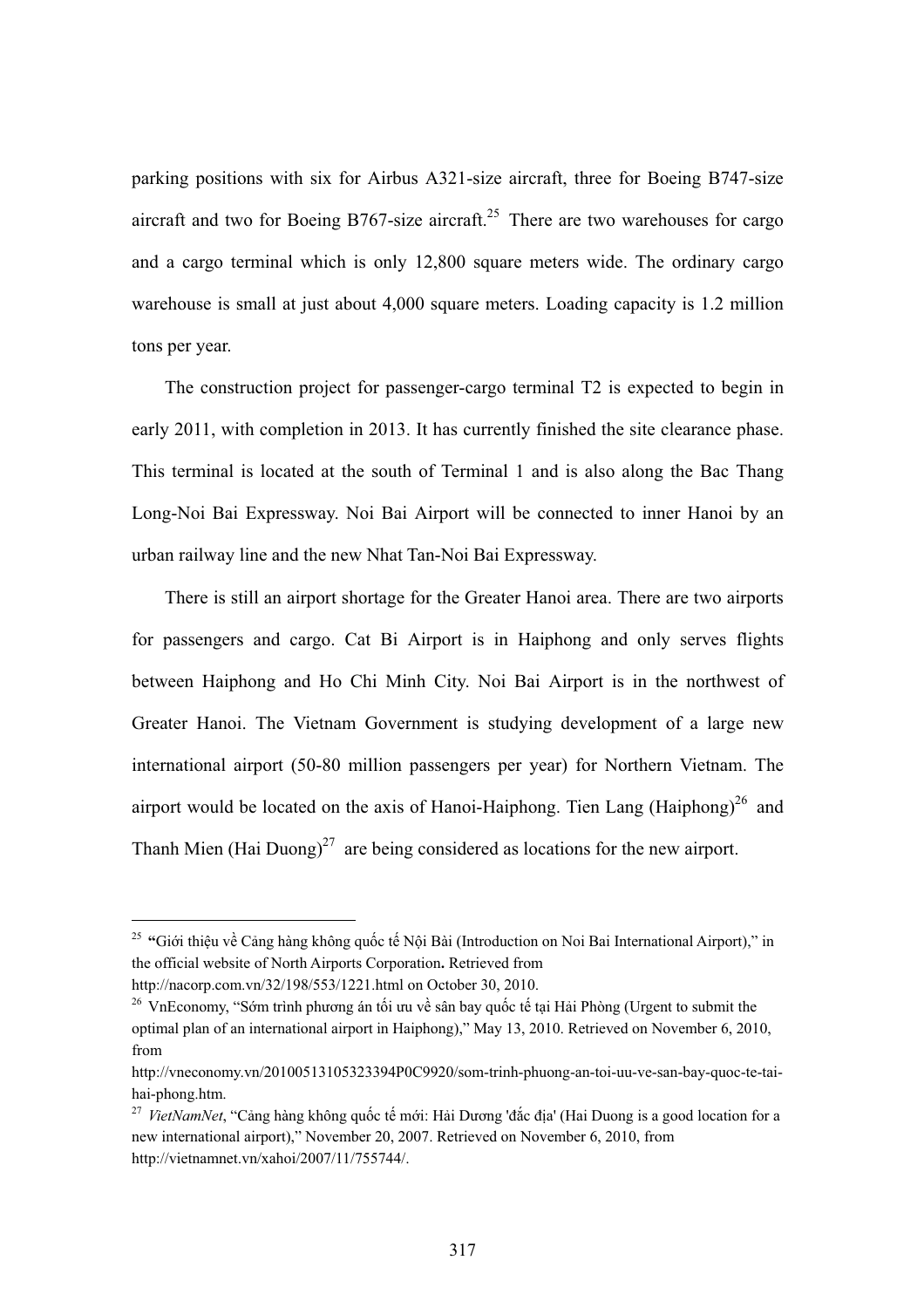#### **4.2. Seaports**

The main seaport for the Greater Hanoi area is the port of Haiphong. This port is in fact not a seaport because it lies on the Cam River and in the inner city of Haiphong. The two main terminals of the port are Hoang Dieu Terminal (or Central Terminal) and Chua Ve Terminal (Table 5). The Hoang Dieu Terminal was originally developed by the French in 1876 during the colonial period and was expanded much later. It serves bundle cargo and domestic containers. Chua Ve Terminal is an international container port. Plans call for moving their functions to new terminals.

The Tan Cang Dinh Vu Terminal (also called Tan Cang Haiphong, Haiphong New Port or simply Dinh Vu) is new and has been under development since 2003. Construction of six berths has been completed, and work on the last berth began in mid-2010.<sup>28</sup>

A characteristic of the port of Haiphong is that it is not deep enough to receive large container vessels. Two 8.5-meter-deep terminals in the Cam River can receive only 5,000-10,000 DWT vessels, while 8.7-meter-deep Tan Cang Dinh Vu only receives up to 20,000 DWT vessels. In comparison, Hong Kong Port is capable of docking vessels up to 150,000 *DWT*. That is why Vietnam has to depend on Hong Kong Port for international container transshipment.

<sup>28</sup> *The official website of the Port of Haiphong* at

http://www.haiphongport.com.vn/NewsManagement/Story.aspx?ArticleID=609 (in Vietnamese).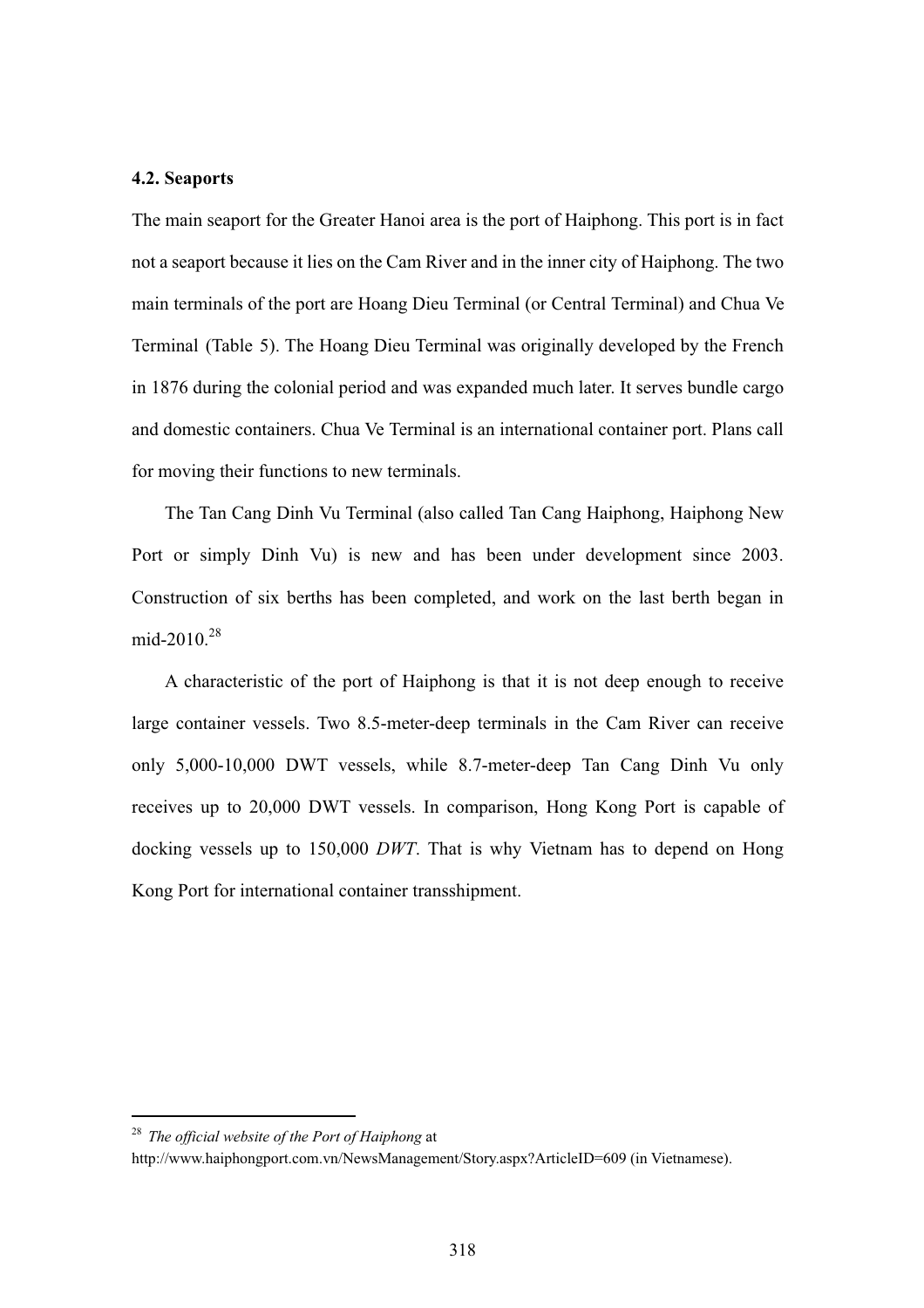|                                 | <b>Lifting Capacity/</b> | <b>Hoang Dieu</b> | Chua Ve         |
|---------------------------------|--------------------------|-------------------|-----------------|
|                                 | Productivity             | <b>Terminal</b>   | <b>Terminal</b> |
| Length (meters)                 |                          | 1,717             | 848.0           |
| Depth (meters)                  |                          | $-8.4$            | $-8.5$          |
| Berth                           |                          | 11.0              | 5.0             |
| Jib crane                       | $5 - 40$ tons            | 26.0              | 5.0             |
| Mobile harbour crane            | $25 - 70$ tons           | 6.0               | 3.0             |
| Forklift                        | $3 - 45$ tons            | 36.0              | 22.0            |
| Electronic Weighing Bridge      | 80 tons                  | 3.0               | 1.0             |
| Quayside Gantry Crane (QC)      | 35.6 tons                |                   | 6.0             |
| Rubber-tyred Gantry Crane (RTG) | 35.6 tons                |                   | 12.0            |

*Source*: Official webstie of the Port of Haiphong at:

 $\overline{a}$ 

 http://www.haiphongport.com.vn/GeneralInfo/Berth.aspx. http://www.haiphongport.com.vn/GeneralInfo/Equipment.aspx.

The Vietnam Government has a plan to develop Tan Cang Dinh Vu Terminal so that it can receive 30,000 DWT vessels. Moreover, the future main terminal of Haiphong Port is planned to be the Lach Huyen Terminal (also called Ben Got-Lach Huyen) in Cat Hai District, Haiphong. This will be the new international container terminal for Northern Vietnam, with expectations for it to handle 50,000 DWT vessels. The under-construction Hanoi-Haiphong Expressway will connect to this terminal. According to the Government's approved plan, the first phase of the terminal's development will be finished by 2015. However, the project still has not begun.<sup>29</sup>

Moreover, just as with other ports in Vietnam, the roads for accessing Haiphong Port and both terminals on Cam River and Tan Cang Dinh Vu are very poor. Container

<sup>&</sup>lt;sup>29</sup> Web portal of Việt Nam Government, "Thực hiện 2 bến khởi động cảng Lạch Huyện (To begin the construction of the first two berths of Lach Huyen Port)," September 29, 2010. Retrieved on October 29, 2010, from

http://baodientu.chinhphu.vn/Home/Thuc-hien-2-ben-khoi-dong-cang-Lach-Huyen/20109/36701.vgp.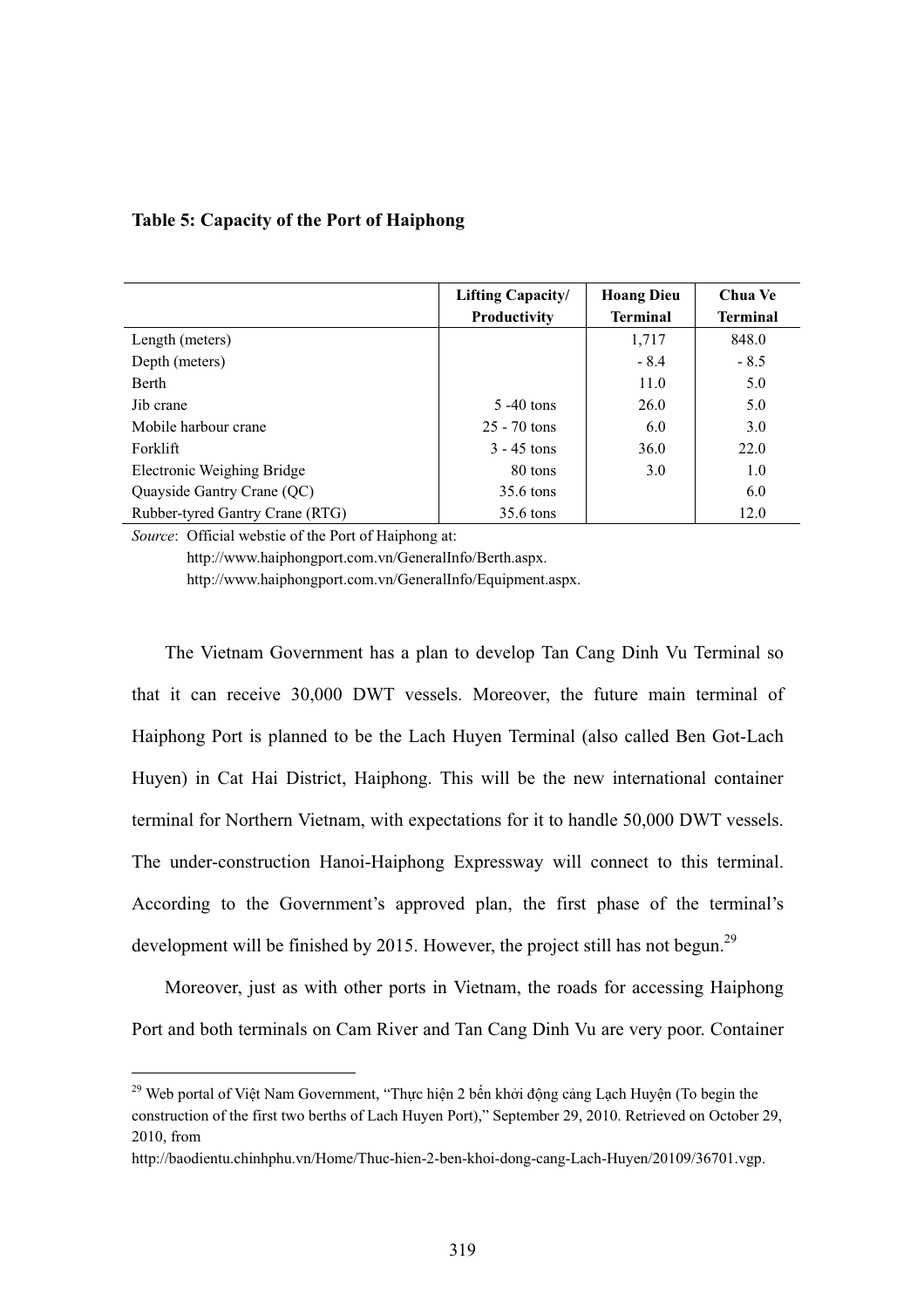trailers have to cross inner Haiphong to reach those terminals. They often form long queues to enter the terminals, making traffic in Haiphong worse.

In Quang Ninh Province, there is the Cai Lan Port which can receive 40,000 DWT vessels. Although it is a deep seaport, the depth of the navigation channel is only 8 meters. Besides, to access the port, vessels have to cross Ha Long Bay - a UNESCO World Heritage Site. The port is planned for further development so that it can receive 50,000 DWT vessels by  $2015<sup>30</sup>$  Currently, it is equipped with only two 40-tons quay gantry cranes, four 40-tms rubber tyred gantry cranes, and a 64-tons and a 100-tons harbour mobile crane.

### **CONCLUDING REMARKS**

In this chapter, I have outlined the urbanization as well as the development of the industrial parks and transportation infrastructure in the Greater Hanoi area.

In concluding, I should note that the transportation infrastructure in Greater Hanoi has been growing very fast during the past 20 years. It has not, however, caught up with the rapid urbanization and industrial park development. The low-capacity and ill-harmonized transportation infrastructure is considered a huge obstacle to the economic development of the Greater Hanoi area. This has given rise to conflicts such as traffic congestion, traffic accidents, pollution (roadway noise and air pollution by motor vehicles), suspended plans and ghost estates.

<sup>&</sup>lt;sup>30</sup> Decision 2190/QD-TTg.